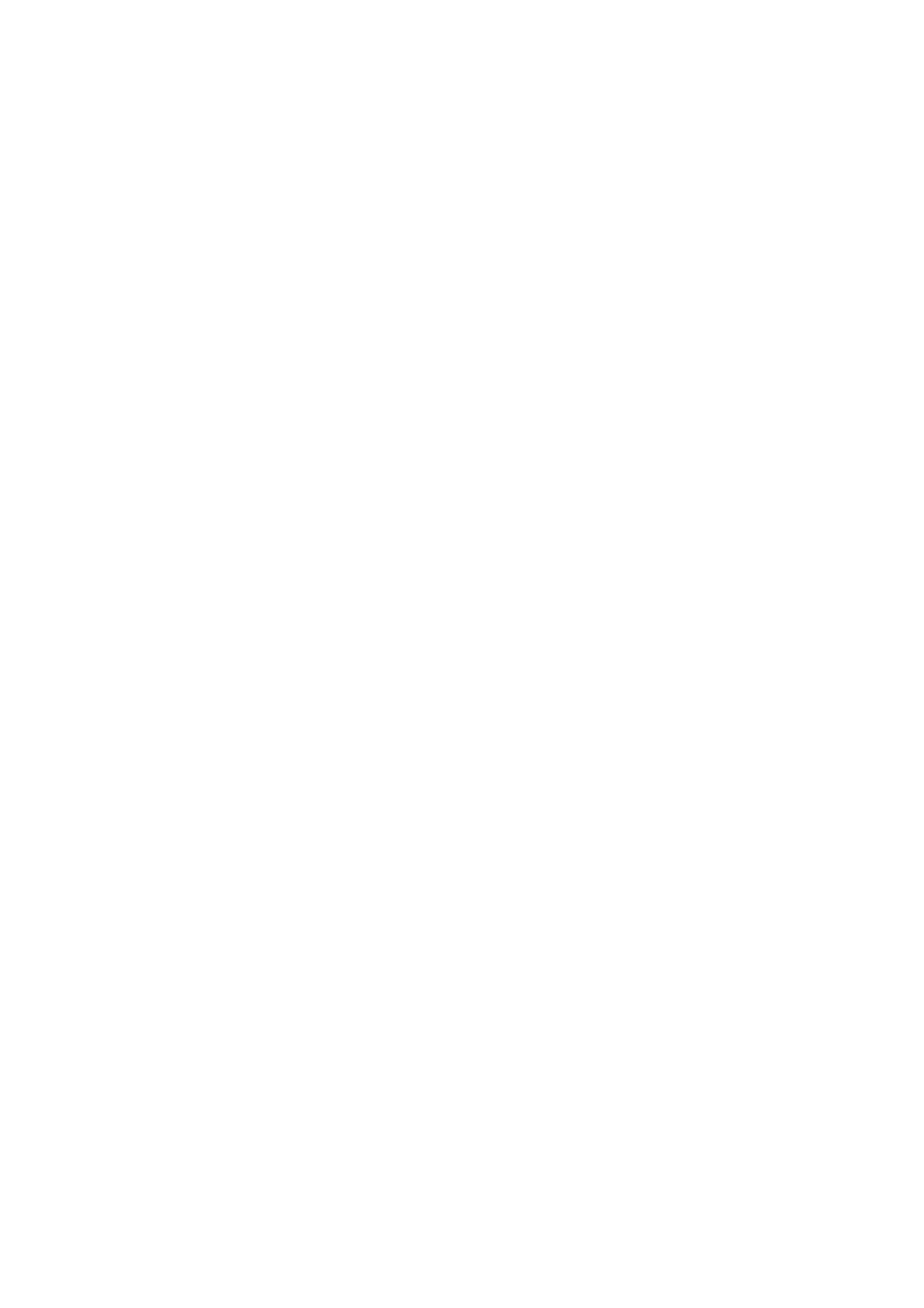# **Table of Contents**

## **Section 1**

## **Section 2**

# Setting Up the AT91EB40

| 2.6 Measuring Current Consumption on the AT91R40807 2-3 |  |
|---------------------------------------------------------|--|
|                                                         |  |
|                                                         |  |

# **Section 3**

# **Section 4**

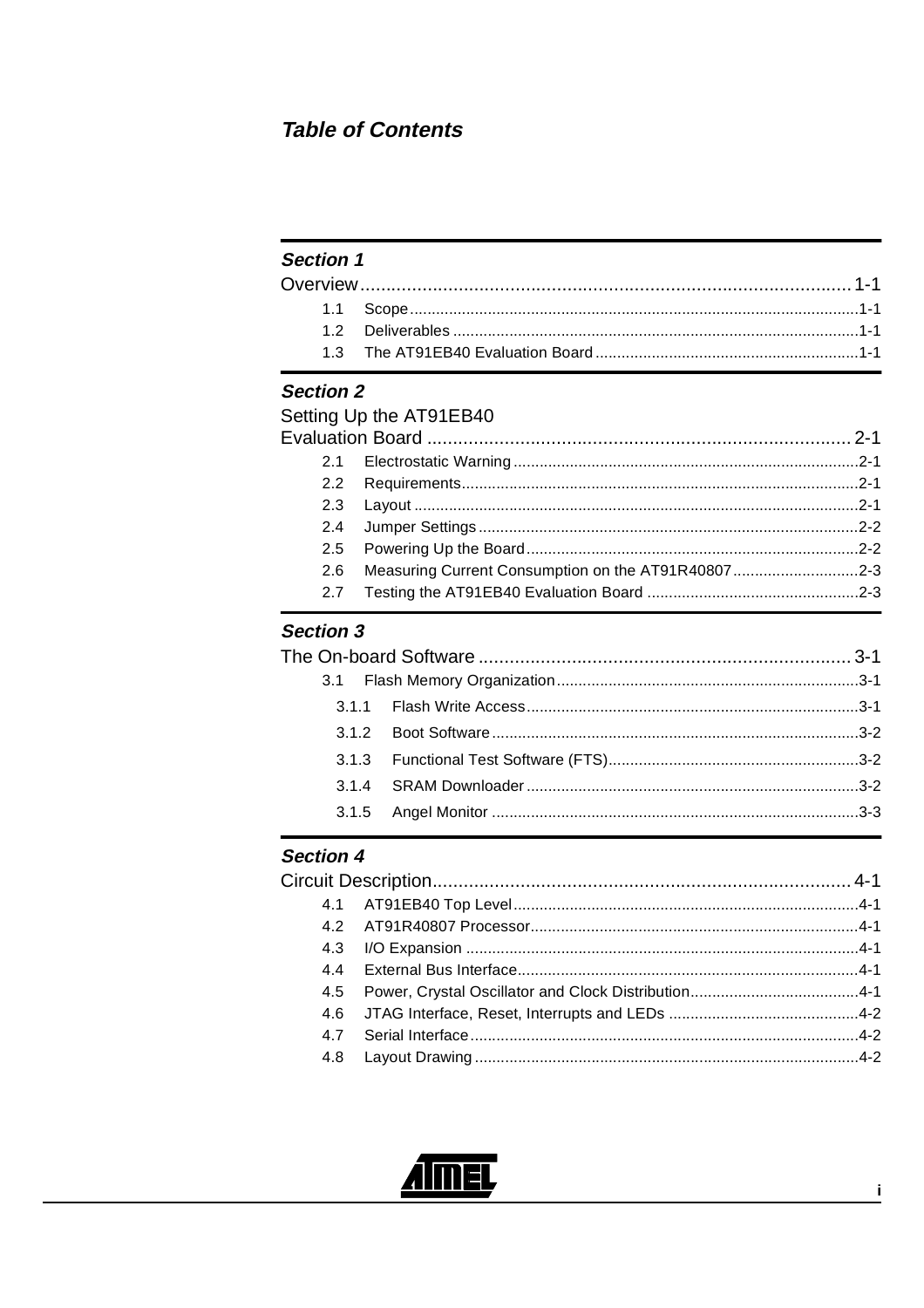| Appendix A – Configuration Links and SRAM Bank 15-1 |  |
|-----------------------------------------------------|--|
|                                                     |  |
|                                                     |  |
|                                                     |  |

## Section 6

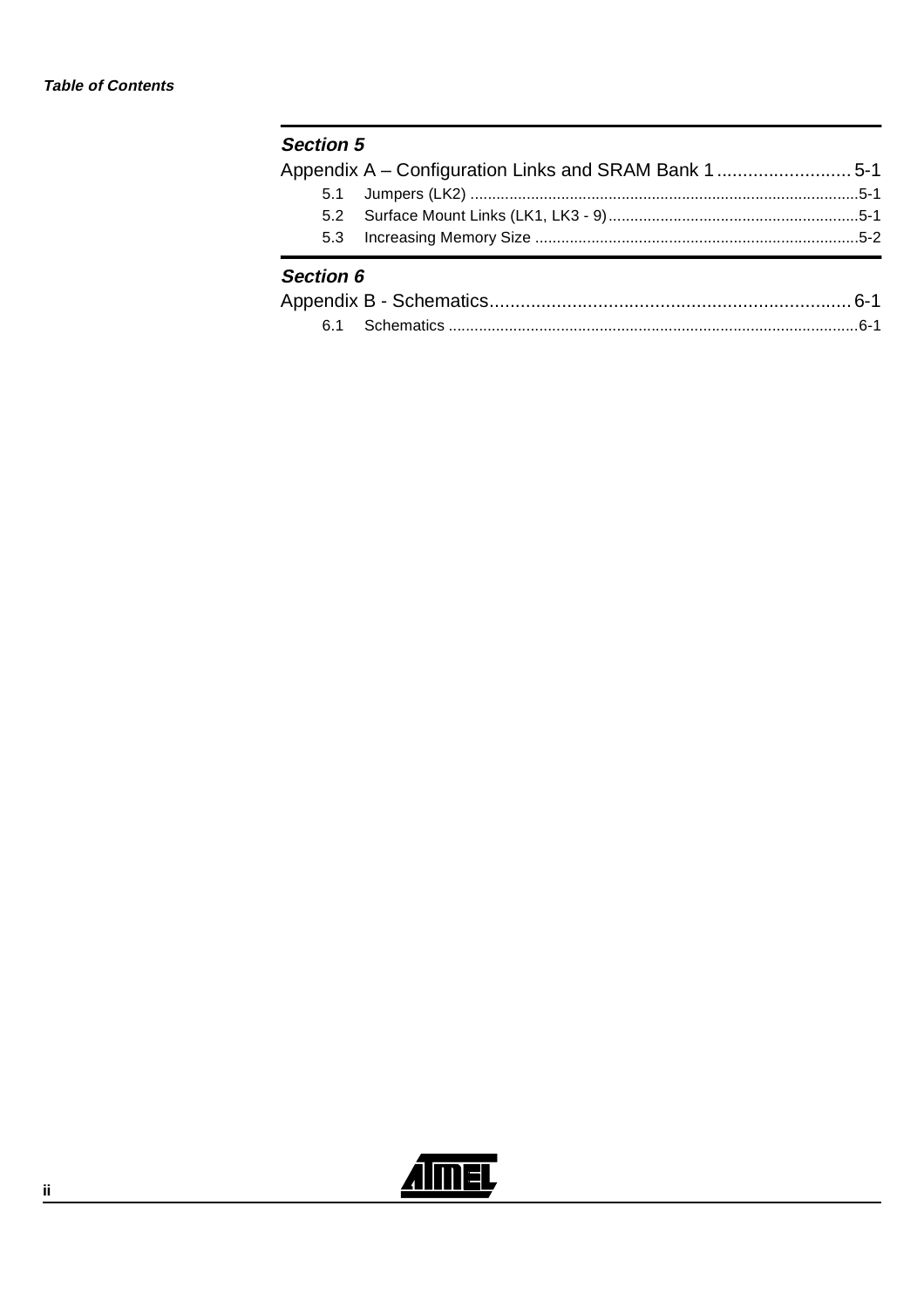<span id="page-4-0"></span>

# **Overview**

| The AT91EB40 Evaluation Board enables real-time code development and evaluation.<br>It supports the AT91x40 series with its various memory options.                                                                                                      |
|----------------------------------------------------------------------------------------------------------------------------------------------------------------------------------------------------------------------------------------------------------|
| This guide focuses on the AT91 Evaluation Board as an evaluation and demonstration<br>platform:                                                                                                                                                          |
| 1. Section 1 provides an overview.                                                                                                                                                                                                                       |
| Section 2 details the setup of the development board.<br>2.                                                                                                                                                                                              |
| Section 3 describes the on-board software.<br>3.                                                                                                                                                                                                         |
| 4. Section 4 gives the circuit description.                                                                                                                                                                                                              |
| Following are two appendixes covering configuration links and memory data, and sche-<br>matics including pin connectors.                                                                                                                                 |
| The evaluation board is supplied with a DB9 plug to DB9 socket straight through serial<br>cable to connect the target evaluation board to a PC. There is also a bare power lead<br>with a 2.1 mm jack on one end for connection to a bench power supply. |
| To use the evaluation board the user needs to provide a host computer and a debugging<br>system.                                                                                                                                                         |
| The board consists of an AT91R40807 together with several peripherals:<br>Two serial ports                                                                                                                                                               |
| ■ Reset button                                                                                                                                                                                                                                           |
| Three applicative buttons (FIQ, TIOB0, IRQ0)                                                                                                                                                                                                             |
| Three LEDs (TIOA0, TIOA1, TIOB0)                                                                                                                                                                                                                         |
| ■ 512K bytes 16-bit SRAM (upgradable to 2048K bytes)                                                                                                                                                                                                     |
| ■ 128K bytes 16-bit Flash (of which 64K bytes is available for user software)                                                                                                                                                                            |
| ■ 20-pin JTAG interface connector                                                                                                                                                                                                                        |
| If required, user-defined peripherals can also be added to the board. See Section 5,<br>"Appendix A – Configuration Links and SRAM Bank 1" on page 5-1 for details.                                                                                      |
|                                                                                                                                                                                                                                                          |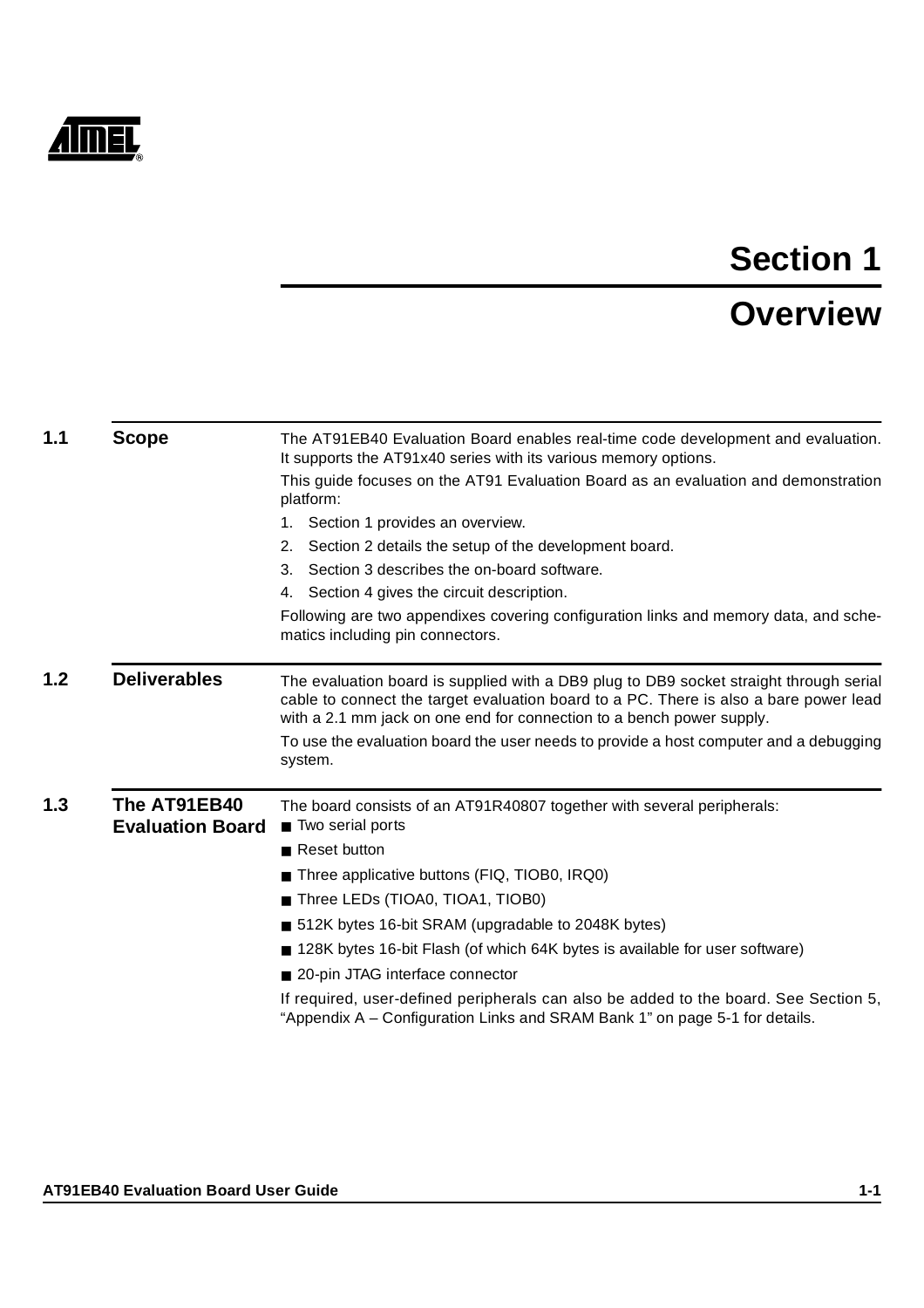**Figure 1-1.** AT91EB40 Block Diagram



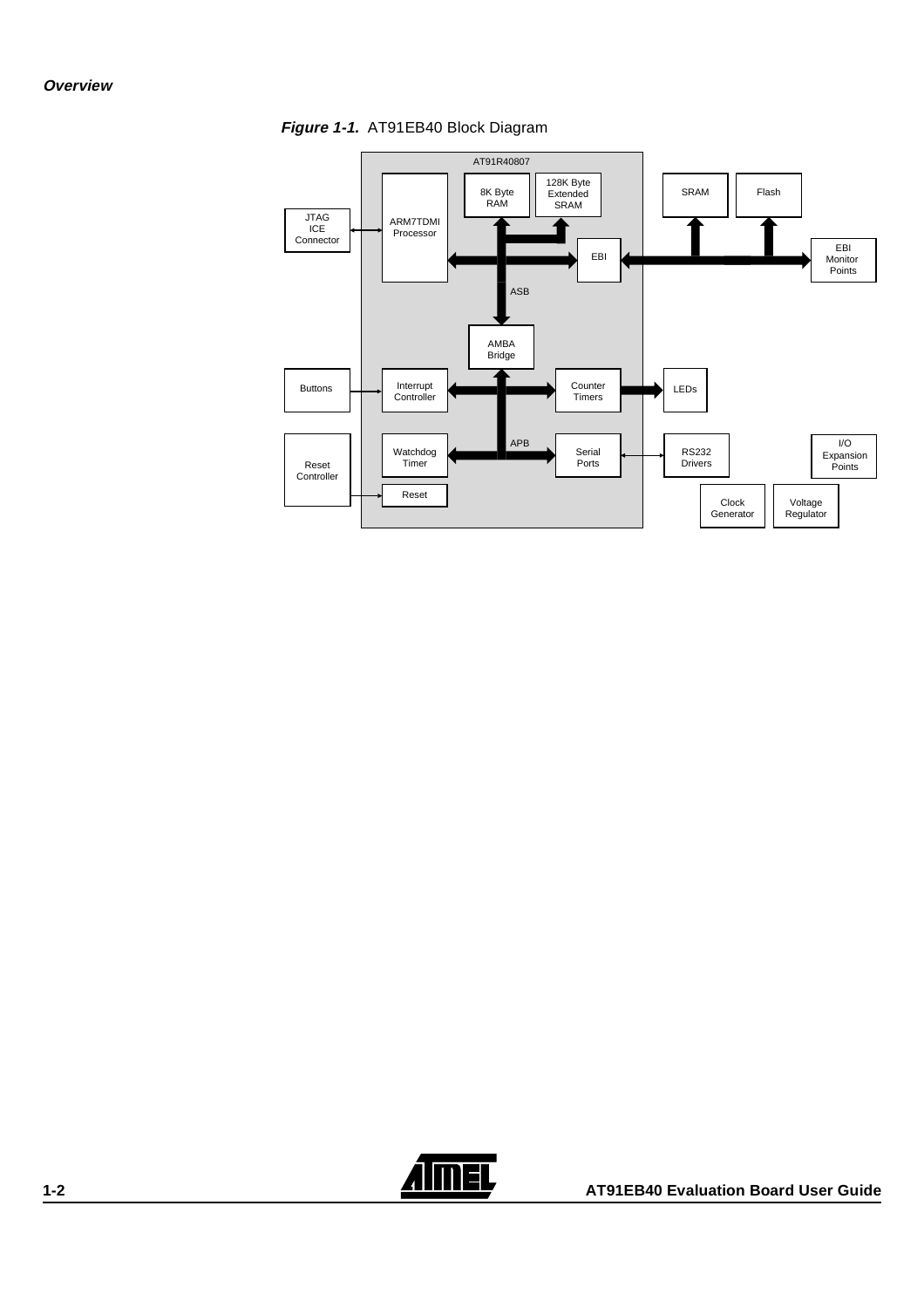<span id="page-6-0"></span>

# **Setting Up the AT91EB40 Evaluation Board**

| 2.1 | <b>Electrostatic</b><br>Warning | The AT91EB40 Evaluation Board is shipped in protective anti-static packaging. The<br>board must not be subjected to high electrostatic potentials. A grounding strap or similar<br>protective device should be worn when handling the board. Avoid touching the compo-<br>nent pins or any other metallic element. |  |  |
|-----|---------------------------------|--------------------------------------------------------------------------------------------------------------------------------------------------------------------------------------------------------------------------------------------------------------------------------------------------------------------|--|--|
| 2.2 | <b>Requirements</b>             | Requirements in order to set up the AT91EB40 Evaluation Board are:<br>the AT91EB40 Evaluation Board itself                                                                                                                                                                                                         |  |  |
|     |                                 | ■ DC power supply capable of supplying 7.5V to 9V @ 500 mA (not supplied)                                                                                                                                                                                                                                          |  |  |
| 2.3 | Layout                          | Figure 2-1 shows the layout of the AT91EB40 Evaluation Board.                                                                                                                                                                                                                                                      |  |  |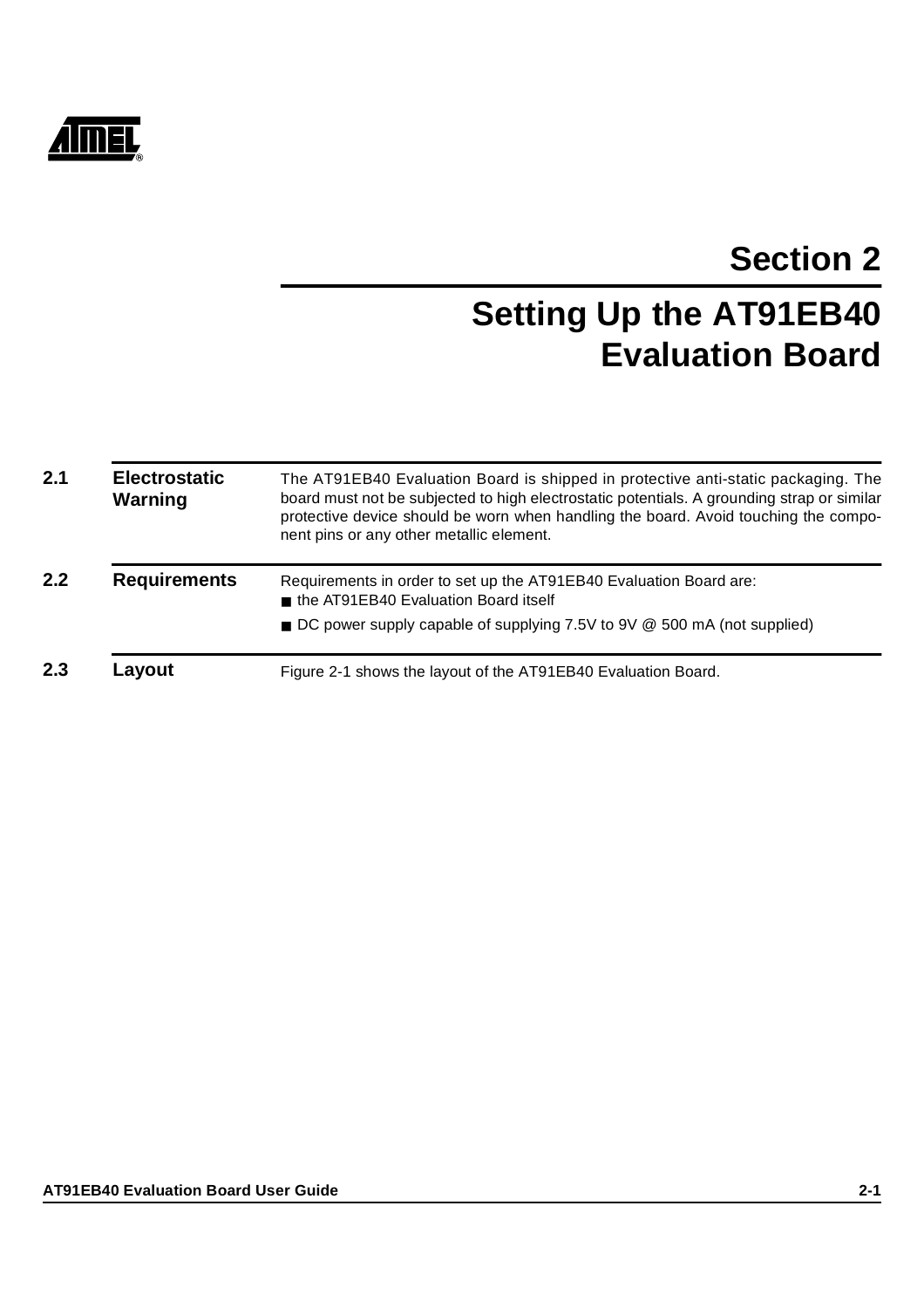<span id="page-7-0"></span>

## **Figure 2-1.** Layout of the AT91EB40 Evaluation Board

- **2.4 Jumper Settings** LK2 is used to select the clock frequency and by default, is set to 32,768 MHz. For more information about this jumper and the various surface mount links, see [Section 5](#page-16-0), ["Appendix A – Configuration Links and SRAM Bank 1" on page](#page-16-0) 5-1.
- **2.5 Powering Up the Board** DC power is supplied to the board via the 2.1 mm socket (J4) shown below in Figure 2- 2. The polarity of the power supply is not critical. The minimum voltage required is 7V.





The board has a voltage regulator providing +3.3V. The regulator allows the input voltage to be from 7V to 9V. When you switch the power on, the red LED marked "POWER" will light up. If it does not, switch off and check the power supply connections.

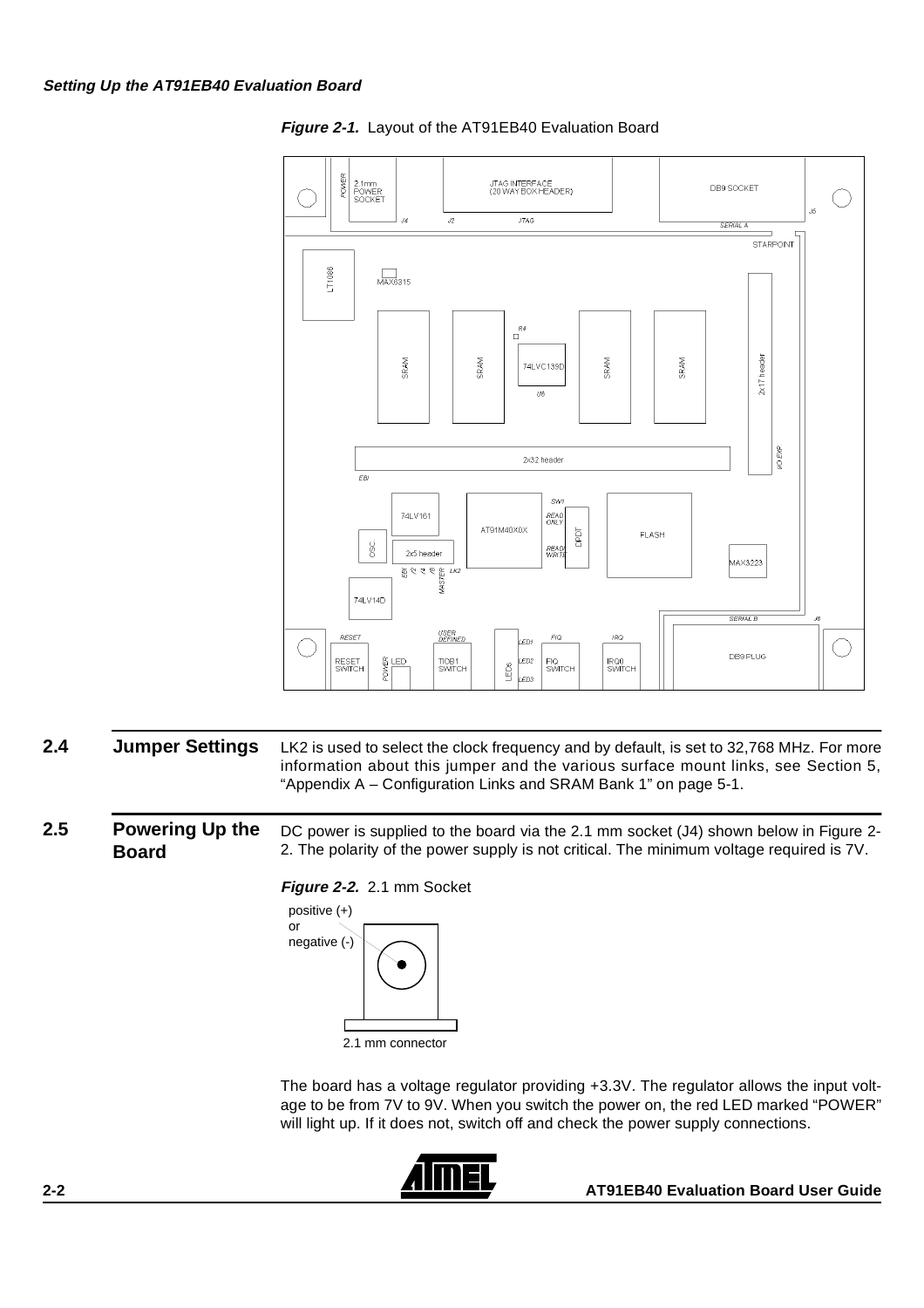### <span id="page-8-0"></span>**2.6 Measuring Current Consumption on the AT91R40807**  The board is designed to generate the whole power supply of the AT91 device, and only the AT91 device, through the wirelink WL2. This feature enables measurements to be made of the current consumption of the AT91 device.

**2.7 Testing the AT91EB40 Evaluation Board** Connect the straight cable between Serial A and Serial B. With the FIQ button depressed, power-up the board, or generate a reset. The three LEDs (green, amber, red) light up. Release the FIQ. The three LEDs go off and then blink once. Press the TIOB1 button. The red LED lights up. Release the TIOB1. The red LED goes off. If the board has 512K bytes SRAM, the green LED blinks twice. If the board has 2048K bytes SRAM, the green LED blinks four times. Press the FIQ button. The amber LED lights up. Release the FIQ. The amber LED goes off and the green LED blinks four times. If the green LED blinks twice and then the red LED blinks twice, the straight cable is not connected. Press the IRQ0 button. The amber and red LEDs light up. Release the IRQ0. The LEDs go off and the green LED blinks twice.

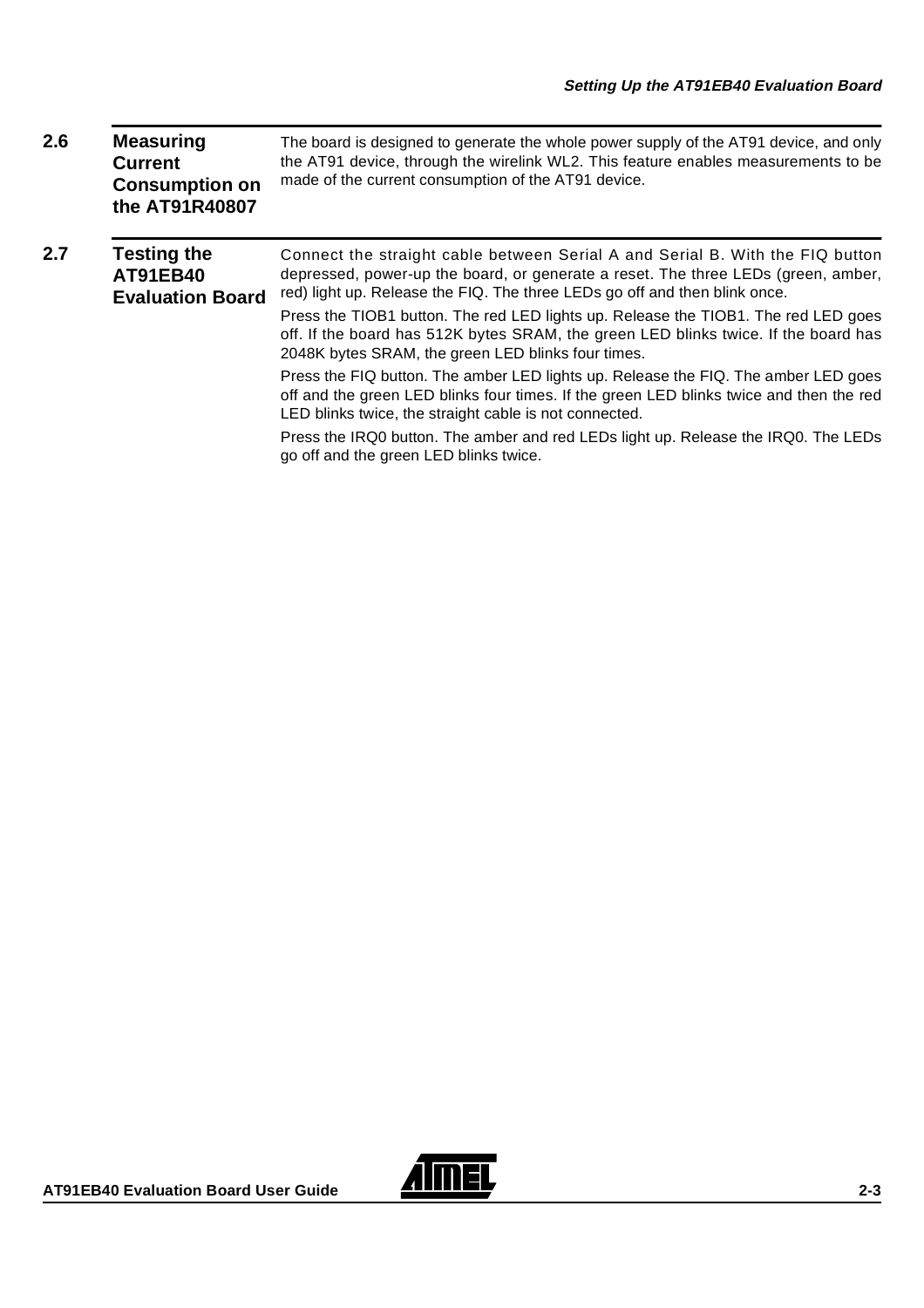**Setting Up the AT91EB40 Evaluation Board**

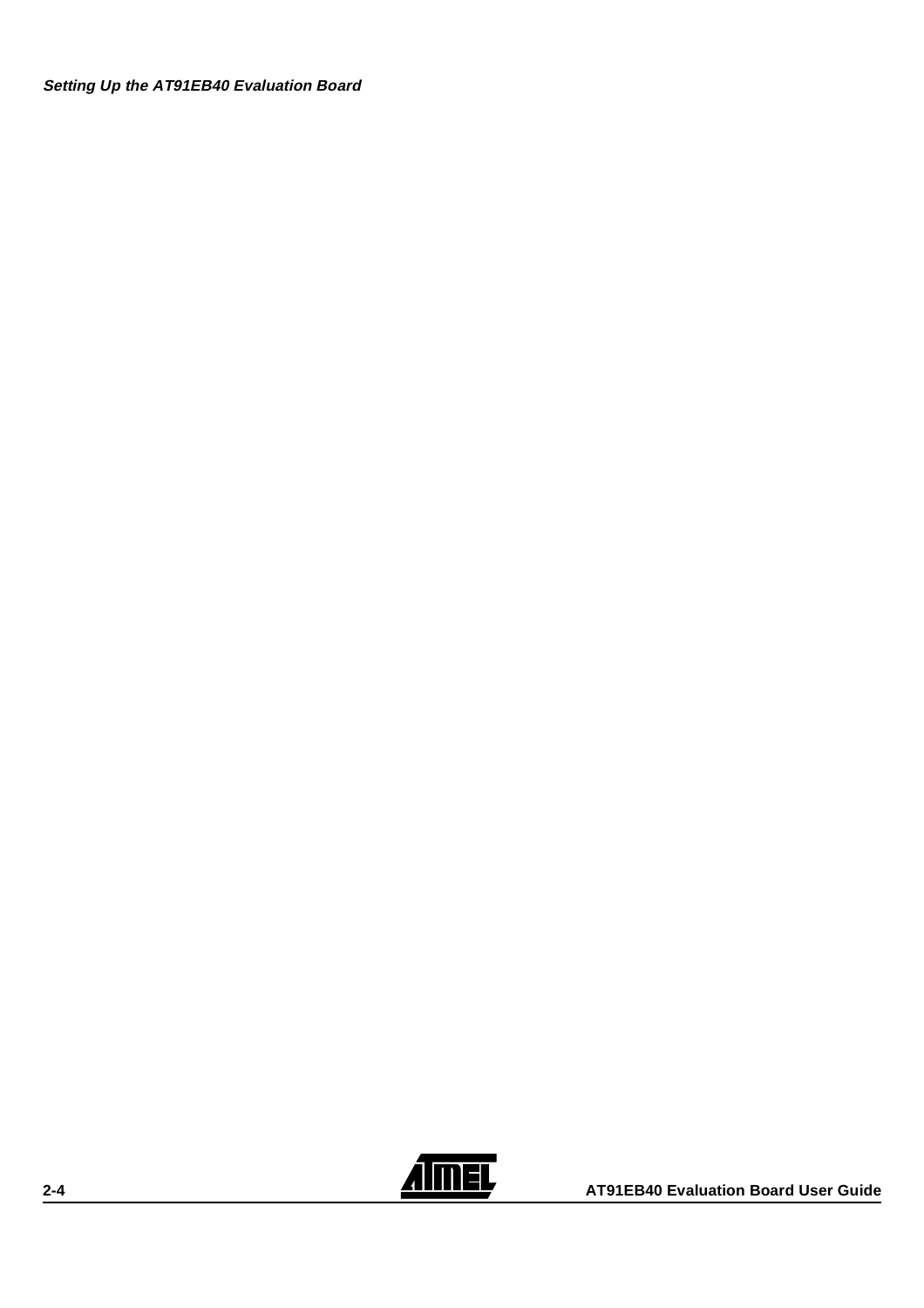<span id="page-10-0"></span>

# **The On-board Software**

## **3.1 Flash Memory Organization**

The Flash memory is an AT29LV1024 (64K x 16). It is arbitrarily located at the address 0x01000000 by the boot software. It has been split in two different spaces:  $\blacksquare$  0x01000000 up to 0x0100FFFF = boot and Angel software

 $\blacksquare$  0x01010000 up to 0x0101FFFF = application software

The switch SW1 allows the signal "SW\_A16" to be set (see [Figure 6-3,](#page-21-0) "External Bus Interface"), which drives the bit A15 of the Flash part:

- "LOWER MEM" uses the bit A16 of the AT91R40807. The entire Flash can be reached by the AT91R40807, and the boot software at location 0x01000000 is executed at the reset.
- "UPPER MEM" uses the  $V_{CC}$ . Only the upper 64K can be reached, at the location defined by the application software executed at the reset.

It is important to note that the mapping defined by the boot software is the following:

- Flash at address 0x01000000
- SRAM at address 0x02000000

Nevertheless, when SW1 is set with "UPPER\_MEM", these addresses are under user application responsibility.

- At delivery, the Flash is programmed with the following software:
- Boot from 0x01000000 up to 0x01001FFF
- Angel from 0x01002000 up to 0x0100FFFF
- Demo application from 0x01010000 up to 0101FFFF

### **3.1.1 Flash Write Access** The upper 64K of the Flash can be overwritten whatever the position of the switch SW1. This can also be done by using Angel rather than the EmbeddedICE.

The lower 64K are write-protected, whatever the position of the switch SW1. This is to prevent the boot and Angel software stored in the lower 64K bytes from being erased.

Nevertheless, it is always possible to make this space unprotected by setting a jumper or a link on the footprint J7.

**Note:** If the lower 64K are not protected, the user must be especially careful. Even though one of the features of the boot is the ability to restore Angel, it cannot be saved itself. Once it is overwritten, the only way to restore the Flash is to use an EmbeddedICE.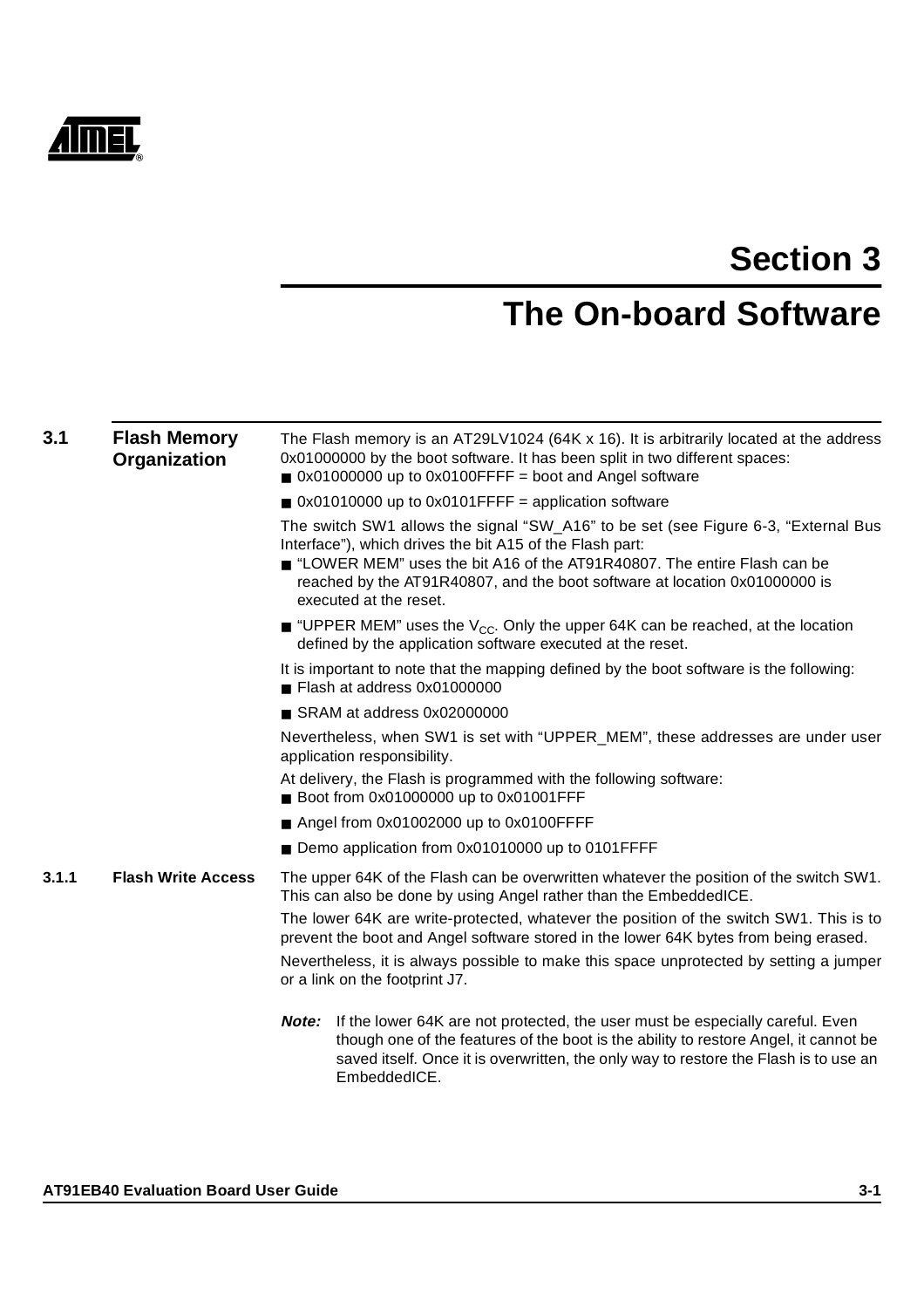### <span id="page-11-0"></span>**The On-board Software**

**3.1.2 Boot Software** The boot software is started at the reset if SW1 is switched to "LOWER MEM".

It first initializes the EBI, then executes the REMAP procedure, and then checks the state of the buttons:

- If the button FIQ is pressed, all the LEDs are lit and the Functional Test Software (FTS) is activated.
- If the button TIOB1 is pressed, the red LED is lit and the SRAM downloader is activated.
- If neither TIOB1 nor FIQ are pressed, the amber LED is lit and Angel is activated.

**3.1.3 Functional Test Software (FTS)** The FTS is a part of the boot software that allows testing of the AT91EB40. It is started by the boot if the FIQ button is pressed at reset. At start of the FTS, the LEDs 1, 2 and 3 light up. The user must then release the FIQ button. The LEDs switch off and then blink once.

The FTS then waits for one of the following user actions on the buttons:

- If the TIOB1 button is pressed, the memory size is checked and the green LED blinks:
	- $-1 = 256K$  bytes
	- $-2 = 512K$  bytes
	- $-3 = 1024K$  bytes
	- $4 = 2048K$  bytes
- If the FIQ button is pressed, the USART are tested:
	- Transfer one character from USART 0 to USART 0 (loopback mode)
	- Transfer one character from USART 1 to USART 1 (loopback mode)
	- Transfer one character from USART 0 to USART 1 (normal mode)
	- Transfer one character from USART 1 to USART 0 (normal mode)

For each case, the green or the red LED blinks once following the positive or negative result of the test. Note that the second and third tests can succeed only if the straight serial cable (provided) is connected between Serial A and Serial B.

- If the IRQ0 button is pressed, the buses of the SRAM are tested:
	- Address bus
	- Data bus

In each case, the green or the red LED blinks once following the positive or negative result of the test.

**3.1.4 SRAM Downloader** The SRAM downloader is a part of the boot software and allows an application in the SRAM to be loaded at the address 0x02000000 when activated. It is started by the boot if the button TIOB1 is pressed at reset.

The procedure is as follows:

- 1. Connect the AT91EB40 to the host PC using either the straight serial cable (provided) on Serial A, or a crossed serial cable (not provided) on Serial B.
- 2. Set the clock frequency (LK2) to the desired frequency. Note that this directly determines the baud rate for the download (S[ee Table 3](#page-12-0)-1).
- 3. Generate a power-on or a reset with the TIOB1 pressed down. Wait for the red LED to light up and then release the TIOB1 button.
- 4. Start the BINCOM utility available in the AT91 library on the host computer: Select the port and the baud rate for communications, then open the file to download and send it. Wait for the end of the transfer.
- 5. Press the button IRQ0 to terminate the download. The control is switched to the address 0x02000000.

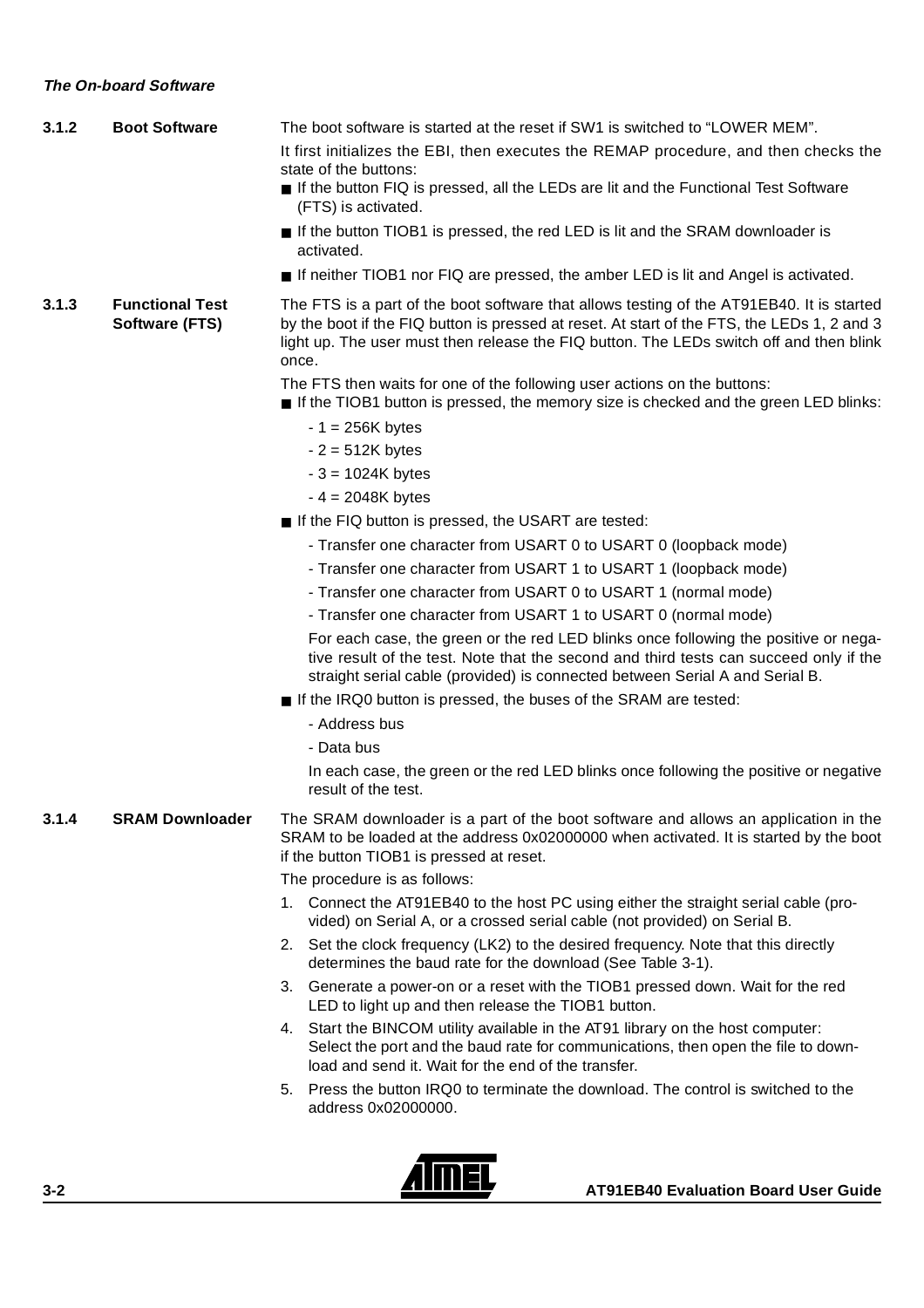<span id="page-12-0"></span>Table 3-1 shows the relationship between the clock rate on the board and the serial baud rate.

| <b>Frequency</b> | <b>Serial A</b> | <b>Serial B</b> |
|------------------|-----------------|-----------------|
| 16 MHz           | 57600           | 19200           |
| 32 MHz (master)  | 115200          | 38400           |

**Table 3-1.** Clock Rate vs. Serial Baud Rate

Note that if the debugger is started through ICE while the SRAM downloader is on, then both serial channels are enabled.

**3.1.5 Angel Monitor** The Angel monitor is located in the Flash from 0x01002000 up to 0x0100FFFF. It is started by the boot if neither TIOB1 nor FIQ are pressed at reset.

> When Angel starts, it recopies itself into the SRAM in order to run faster. The SRAM used by Angel is from 0x02020000 to 0x02040000, i.e., the highest half of the SRAM.

The Angel on the AT91EB40 can be upgraded regardless of the version programmed on it.

Note that if the debugger is started through ICE while the Angel monitor is on, the Advanced Interrupt Controller (AIC) and the USART channel are enabled.

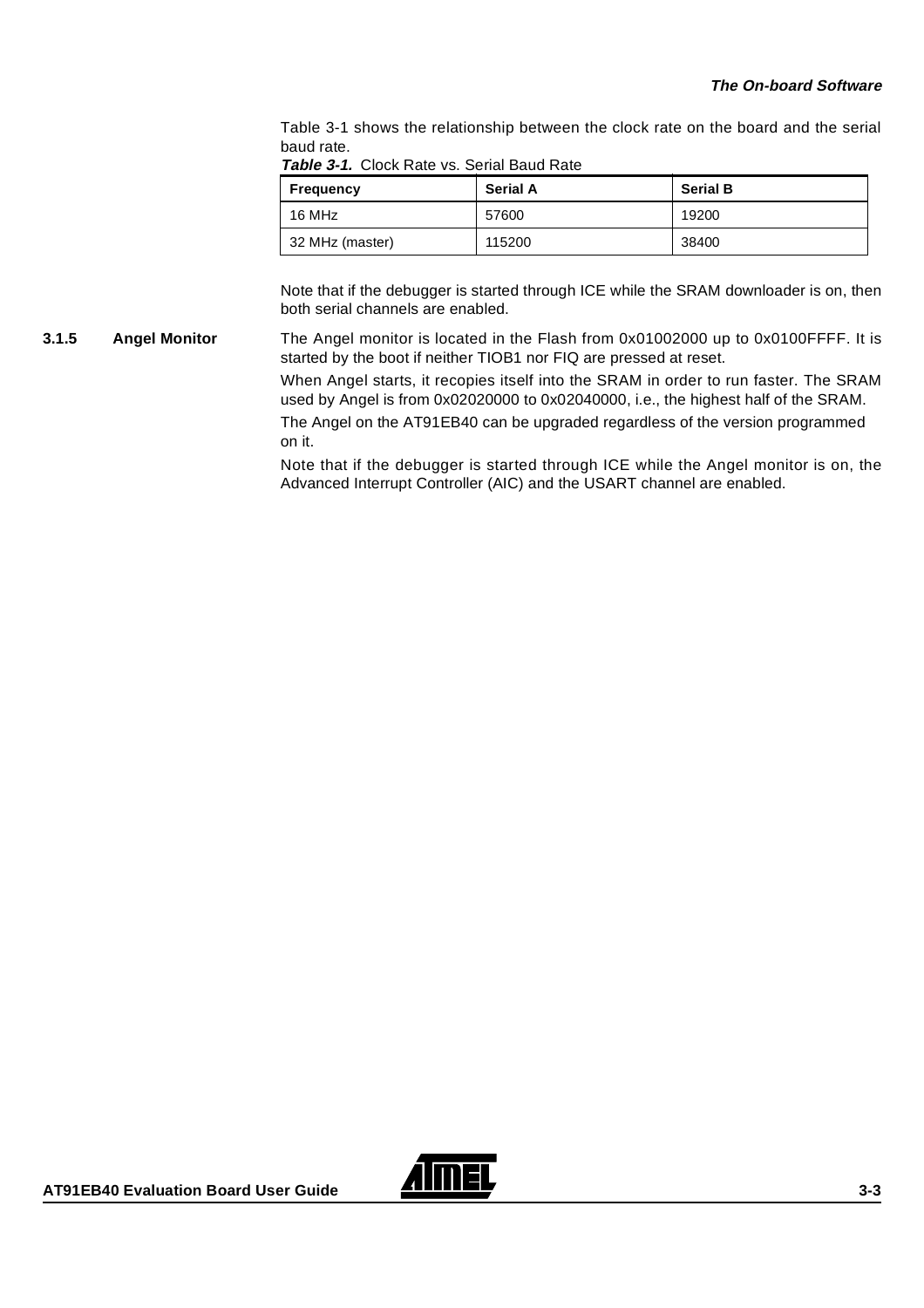**The On-board Software**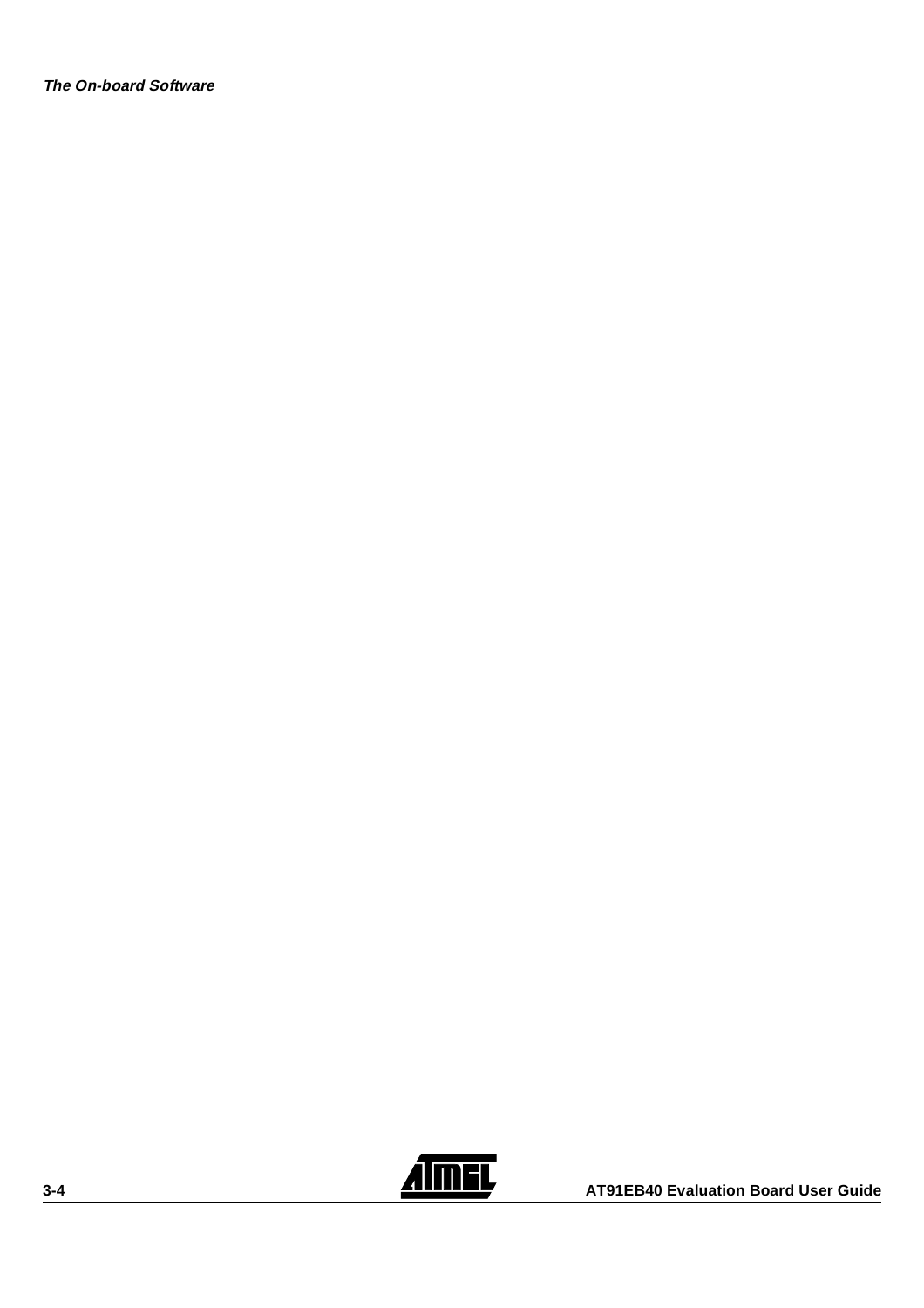<span id="page-14-0"></span>

# **Circuit Description**

| 4.1 | AT91EB40 Top<br>Level                                                          | The top level schematic in Section 6, "Appendix B - Schematics" shows the blocks in<br>the system (see Figure 6-1). Each block is described in the appropriate section below.                                                                                                                                                                                                                                                                                                                                                                                                                                                                                                                                                                                                                                                                                                                                                                                                                                |  |  |
|-----|--------------------------------------------------------------------------------|--------------------------------------------------------------------------------------------------------------------------------------------------------------------------------------------------------------------------------------------------------------------------------------------------------------------------------------------------------------------------------------------------------------------------------------------------------------------------------------------------------------------------------------------------------------------------------------------------------------------------------------------------------------------------------------------------------------------------------------------------------------------------------------------------------------------------------------------------------------------------------------------------------------------------------------------------------------------------------------------------------------|--|--|
| 4.2 | AT91R40807<br><b>Processor</b>                                                 | This schematic shows the AT91R40807 (see Figure 6-7). The footprint is for a 100-pin<br>TQFP package.<br>Wirelink (WL2) can be removed by the user to allow measurement of the current<br>demand by the microcontroller.                                                                                                                                                                                                                                                                                                                                                                                                                                                                                                                                                                                                                                                                                                                                                                                     |  |  |
| 4.3 | <b>I/O Expansion</b>                                                           | The I/O expansion connector makes available to the user the general-purpose I/O<br>(GPIO) lines, VDD and ground. Surface mount links 5, 6, 7, 8 and 9 are used to select<br>between the I/O lines being used by the evaluation board or by the user via the I/O<br>expansion connector. The connector is not fitted at the factory; however, the user can fit<br>any 17 x 2 connector on a 0.1" (2.54 mm) pitch.                                                                                                                                                                                                                                                                                                                                                                                                                                                                                                                                                                                             |  |  |
| 4.4 | <b>External Bus</b><br><b>Interface</b>                                        | This schematic shows one AT29LV1024-15JC with a 128 KB 16-bit Flash and four<br>512K x 8 SRAM devices. See Figure 6-3.<br><b>Note:</b> The AT91EB40 is fitted with four 128K x 8 SRAM devices.<br>The schematic also shows the bus expansion connector which, like the I/O expansion<br>connector, is not fitted at the factory. The user can fit any 32 x 2 connector on a 0.1"<br>(2.54 mm) pitch to gain access to the data, address, chip select, read/write, oscillator<br>output and wait state pins. Pin 8 on this connector can be used to apply an external<br>clock frequency to the board, assuming the clock select jumper is fitted accordingly (see<br>Section 5). VDD and ground are also available on the connector.<br>Switch 1 shown on this schematic is used to select either read-only access of all loca-<br>tions in Flash or allow read/write access to the top 64K bytes. This is to prevent the<br>Angel debug program, which is stored in the lower 64K bytes, from being erased. |  |  |
| 4.5 | Power, Crystal<br><b>Oscillator and</b><br><b>Clock</b><br><b>Distribution</b> | The system clock is derived from a single 32.768 MHz crystal oscillator. This is divided<br>by a 4-bit binary counter to give alternate clock frequencies of 32.768 MHz divided by 2,<br>4 or 8. The system clock frequency is selected by fitting a jumper link in one position of<br>the link field (LK2) and details of this can be found in Section 5. One position in LK2<br>selects an external oscillator to be applied via the expansion bus interface.<br>Note that the 4-bit binary counter is not fitted at the factory; this function is optional.                                                                                                                                                                                                                                                                                                                                                                                                                                               |  |  |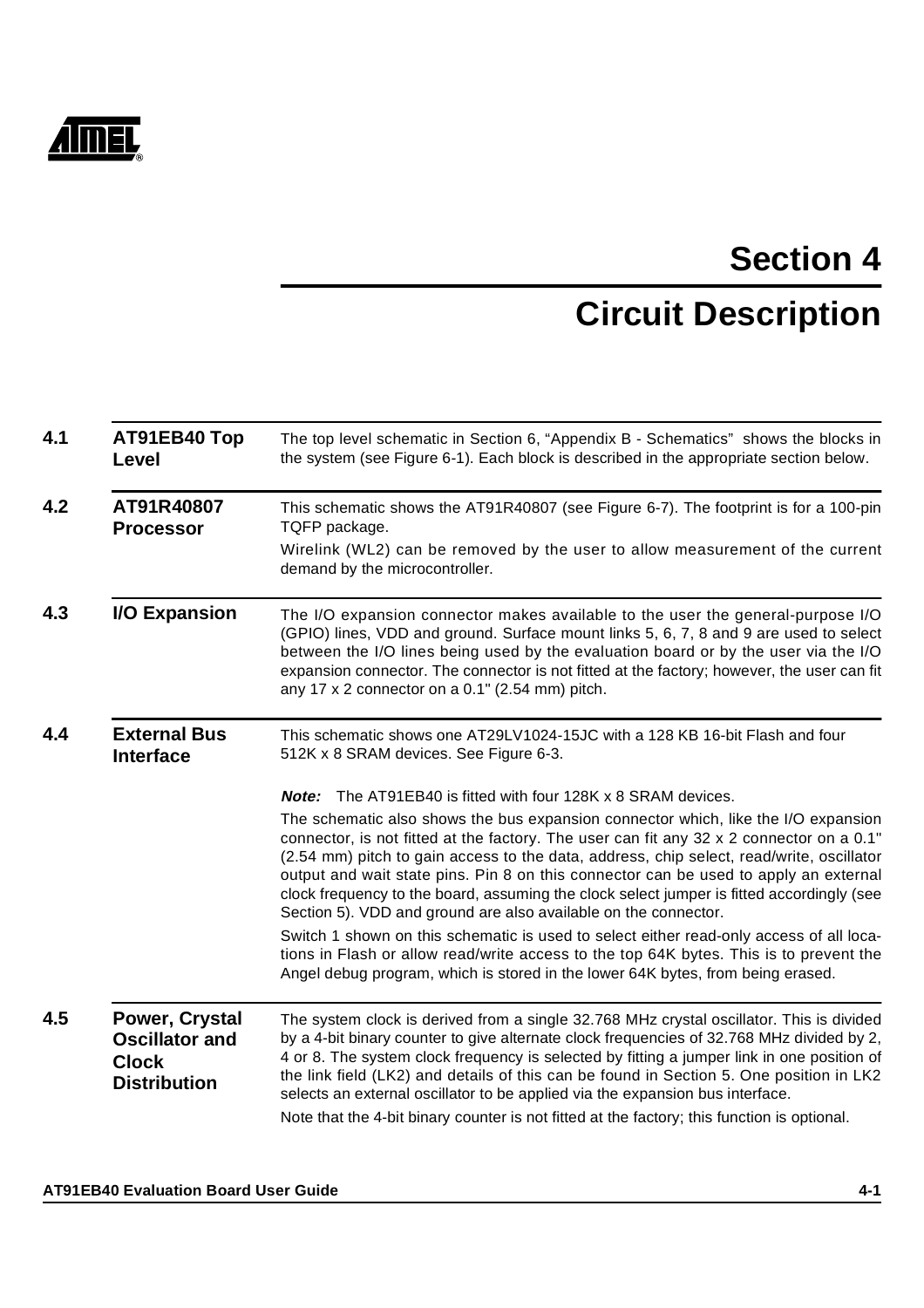The voltage regulator provides 3.3V to the board and will light the red POWER LED when operating. Power can be applied via the 2.1 mm connector to the regulator in either polarity because of the diode rectifying circuit. The regulators can tolerate supply transients to 30V although they will shut down without damage if they overheat.

### <span id="page-15-0"></span>**4.6 JTAG Interface, Reset, Interrupts and LEDs** An ARM<sup>®</sup>-standard 20-pin box header (J2) is provided to enable connection of an EmbeddedICE interface (using an EmbeddedICE to Multi-ICE adapter) or Multi-ICE interface to the JTAG inputs on the AT91. This allows code to be developed on the board without the use of system resources such as memory and serial ports. The IRQ, FIQ and TIOB0 switches are debounced and buffered. A supervisory circuit has been included in the design to detect and consequently reset the board when the 3.3V supply voltage drops below 3.08V. It also provides a debounced reset signal. The schematic also shows LEDs 1, 2 and 3, which are for general purpose use and are

connected to timer (or I/O) pins TIOA0/P1, TIOA1/P4 and TIOB0/P2.

## **4.7 Serial Interface** Two 9-way D-type connectors (J5/6) are provided for serial port connection. Serial portA (J5) is used primarily for host PC communication and is a DB9 female connector. TXD and RXD are swapped so that a straight-through cable can be used. CTS and RTS are connected together, as are DCD, DSR and DTR. Serial port B (J6) is a DB9 male connector with TXD and RXD obeying the standard RS-232 pinout. Apart from TXD, RXD and ground, the other pins are not connected. RS-232 level conversion is provided by a MAX3223 device (U13) and associated bulk storage capacitors. **4.8 Layout Drawing** The layout diagram schematic shows an approximate floorplan for the board. This has been designed to give the lowest board area, while still providing access to all test points, links and switches on the board. S[ee Figure 6](#page-20-0)-2.

The size is approximately 4.5 inches square with four mounting holes, one at each corner, into which feet are attached. The board has two signal layers and two power planes.

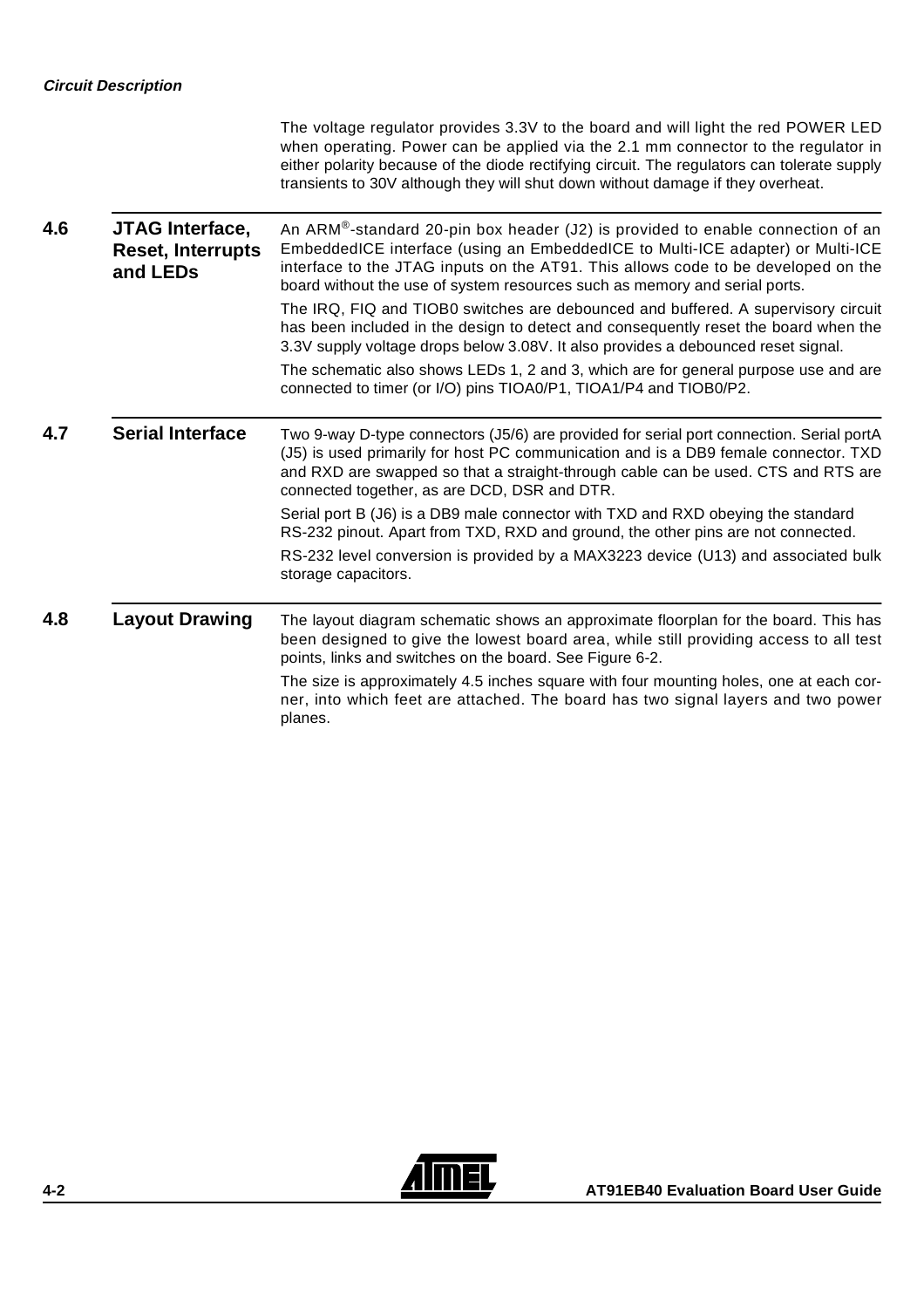<span id="page-16-0"></span>

# **Appendix A – Configuration Links and SRAM Bank 1**

**5.1 Jumpers (LK2)** The LK2 jumper is used to select the clock frequency. The frequency options are 32,768 MHz, 32.768 MHz divided by 2, 4 or 8, or an external clock applied via the expansion bus interface.

|     |             | LK <sub>2</sub> |  |
|-----|-------------|-----------------|--|
|     |             |                 |  |
|     |             |                 |  |
| EBI | <b>MAST</b> |                 |  |

Note that before using this function, the user must fit the 4-bit binary counter used to divide the 32.768 MHz clock.

**5.2 Surface Mount Links (LK1, LK3 - 9)**

By adding the I/O expansion and the bus expansion connectors, the user can add his own peripherals to the evaluation board. These peripherals may require more I/O lines than available while the board is in its default state. Extra I/O lines can be made available by disabling some of the on-board peripherals. This is done using the surface mount links detailed below. If these links need to be changed, a fine-tipped soldering iron is required. All links are 0R 0805 resistors unless stated otherwise.

LK1 should be left unaltered unless a memory upgrade is required. If this is the case, see the paragrap[h "Increasing Memory Size" on page 5](#page-17-0)-2.

| LK <sub>1</sub> | <b>Function</b>                                                                                  |
|-----------------|--------------------------------------------------------------------------------------------------|
| A-C             | A18 is used as the chip select for SRAM Bank 1. Should be in this position<br>for 128K x 8 SRAMs |
| B-C             | A20 is used as the chip select for SRAM Bank 1. Should be in this position<br>for 512K x 8 SRAMs |

| LK <sub>3</sub> | <b>Function</b>                  |
|-----------------|----------------------------------|
| $A-C$           | Alternate boot mode NOT selected |
| B-C             | Alternate boot mode selected     |

Note: Use a 10K resistor.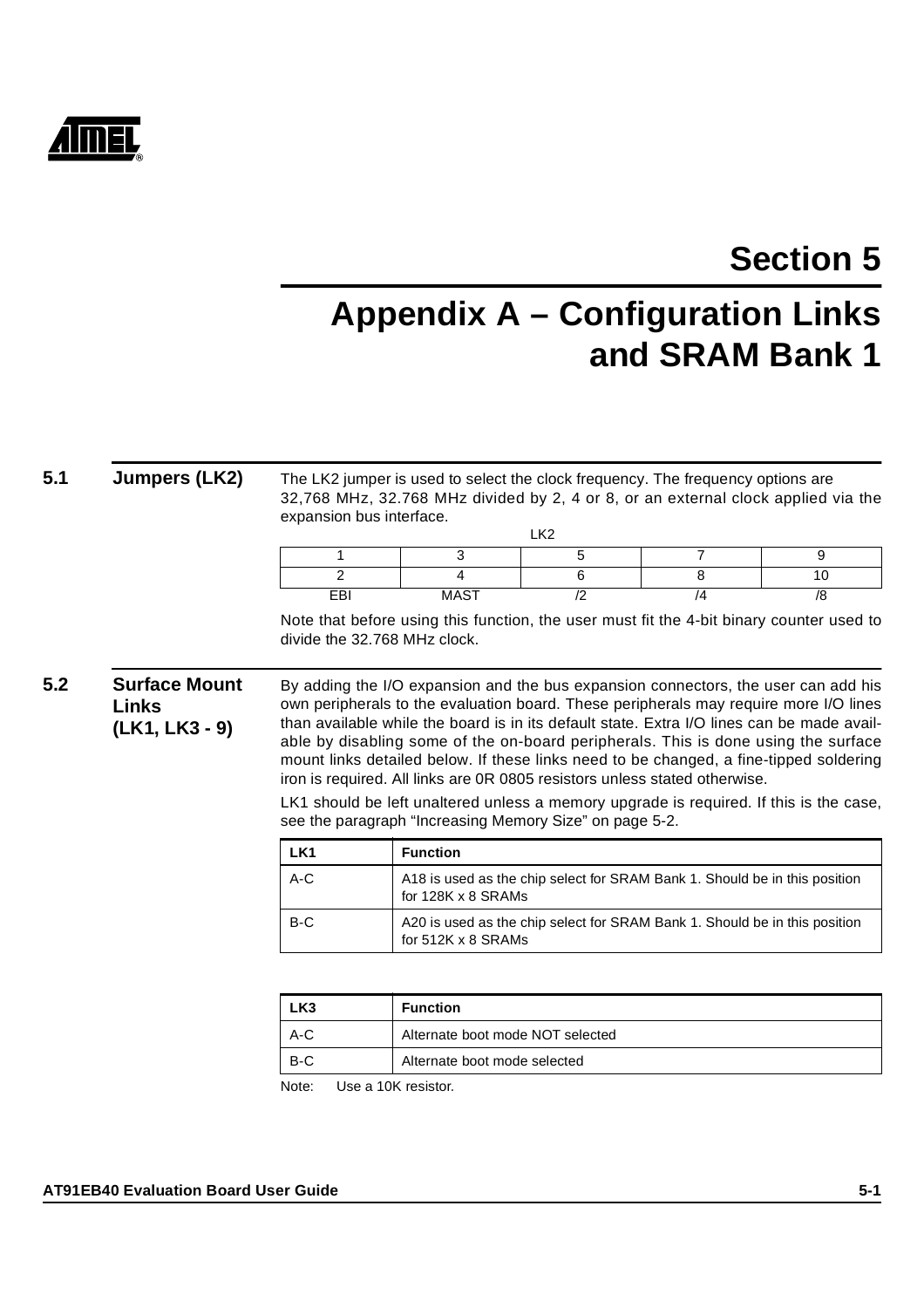<span id="page-17-0"></span>

| LK4   |                     | <b>Function</b>                                                                                                                                   |
|-------|---------------------|---------------------------------------------------------------------------------------------------------------------------------------------------|
| A-C   |                     | RXD lines are set tri-state on the RS-232 transceiver so that the receiver<br>signals to AT91 can be used for external I/O via the I/O connector. |
| B-C   |                     | Receive pins on AT91 used by on-board serial ports                                                                                                |
| Note: | Use a 10K resistor. |                                                                                                                                                   |

| LK5 | <b>Function</b>                     |
|-----|-------------------------------------|
| A-C | TXD0 connects to I/O connector      |
| B-C | TXD0 connects to RS-232 Transceiver |

| LK6 | <b>Function</b>                         |
|-----|-----------------------------------------|
| A-C | AT91 IRQ0 pin connects to I/O connector |
| B-C | AT91 IRQ0 input is from IRQ switch      |

| LK7   | <b>Function</b>                        |
|-------|----------------------------------------|
| $A-C$ | AT91 FIQ pin connects to I/O connector |
| $B-C$ | AT91 FIQ input is from FIQ switch      |

| LK8   | <b>Function</b>                     |
|-------|-------------------------------------|
| $A-C$ | TXD1 connects to I/O connector      |
| $B-C$ | TXD1 connects to RS-232 Transceiver |

| LK9   | <b>Function</b>                       |
|-------|---------------------------------------|
| $A-C$ | TIOB1 connects to I/O connector       |
| B-C   | AT91 TIOB1 input is from TIOB1 switch |

## **5.3 Increasing Memory Size**

The AT91EB40 is supplied with four 128K x 8 byte SRAM memories. If, however, the user needs more than 512K bytes of memory, the devices can be replaced with four 512K x 8 3.3V 15/20 ns SRAMs giving, in total, 2048K bytes. If this is done, LK1 must be moved to position B-C.

The user must either have 128K x 8 SRAMs or 512K x 8 SRAMs fitted in Bank 0 and, if desired, Bank 1. The two SRAM sizes cannot be mixed.

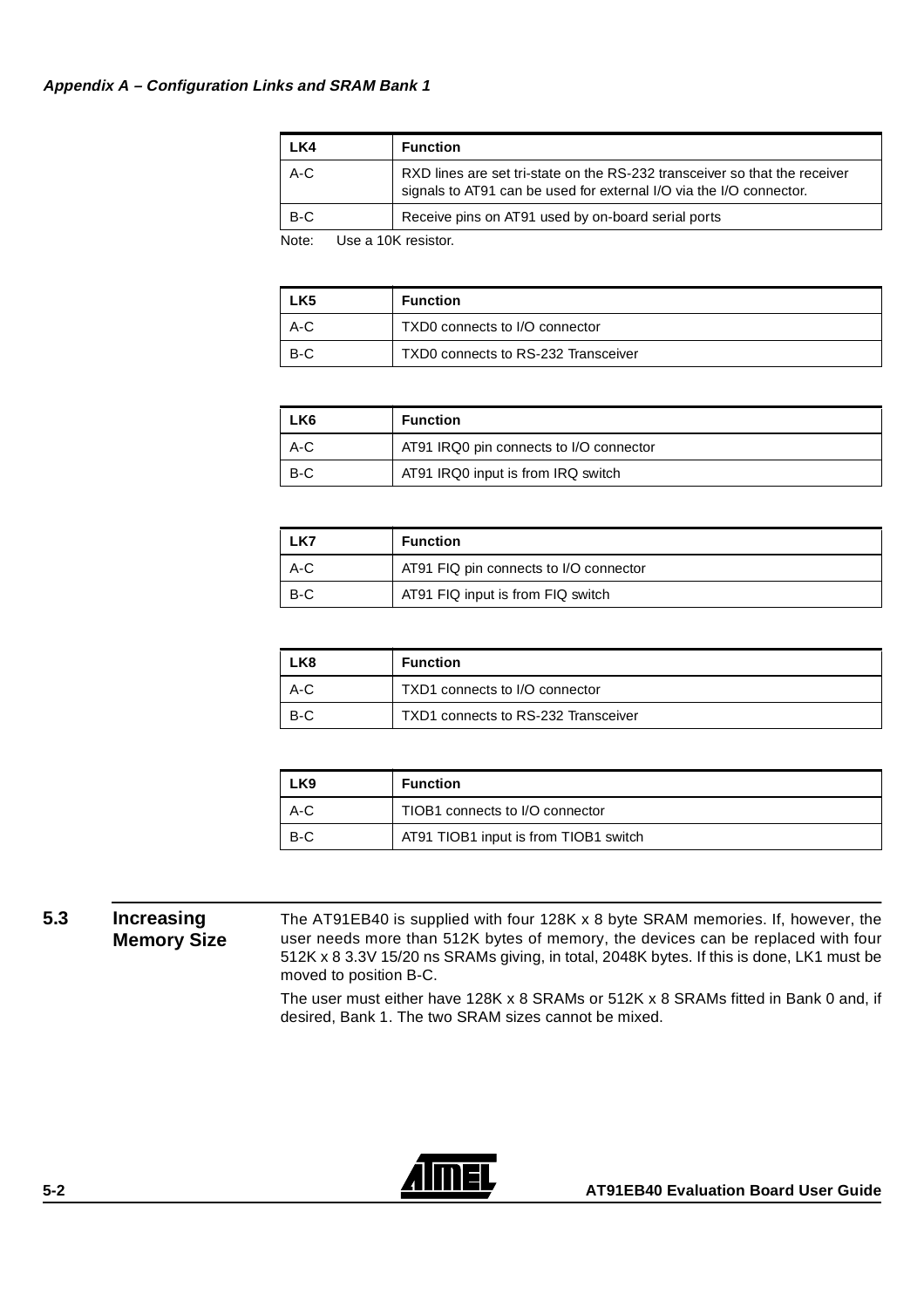<span id="page-18-0"></span>

# **Appendix B - Schematics**

**6.1 Schematics** The following schematics are appended:

- [Figure 6-1](#page-19-0). AT91EB40 Evaluation Board
- [Figure 6-2](#page-20-0). PCB Layout
- [Figure 6-3](#page-21-0). External Bus Interface
- [Figure 6-4](#page-22-0). JTAG Interface, Reset, Interrupts and LEDs
- [Figure 6-5](#page-23-0). I/O Expansion
- [Figure 6-6](#page-24-0). Power, Crystal Oscillator and Clock Distribution
- [Figure 6-7](#page-25-0). AT91R40807 in TQFP Package
- [Figure 6-8](#page-26-0). Serial Interface

The pin connectors are indicated on the schematics:

- J1 = EBI Expansion External Bus Interfac[e \(Figure 6](#page-21-0)-3)
- J2 = JTAG Interface JTAG Interface, Reset, Interrupts and LE[Ds \(Figure](#page-22-0) 6-4)
- $\blacksquare$  J3 = I/O Expansion I/O Expansio[n \(Figure 6](#page-23-0)-5)
- $\blacksquare$  J5 = Serial A Serial Interfac[e \(Figure 6](#page-26-0)-8)
- $\blacksquare$  J6 = Serial B Serial Interfac[e \(Figure 6](#page-26-0)-8)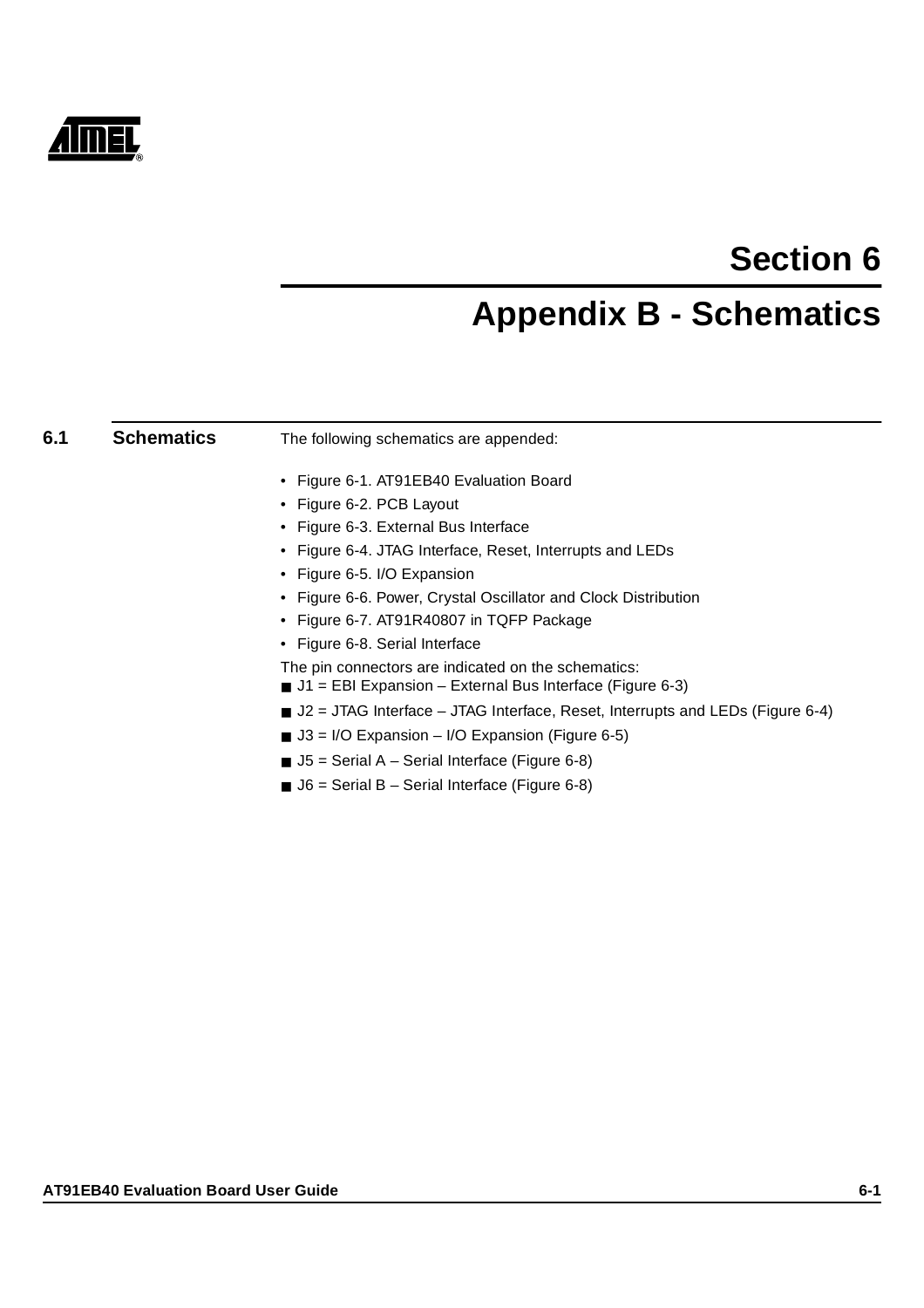## <span id="page-19-0"></span>**Figure 6-1.** AT91EB40 Evaluation Board

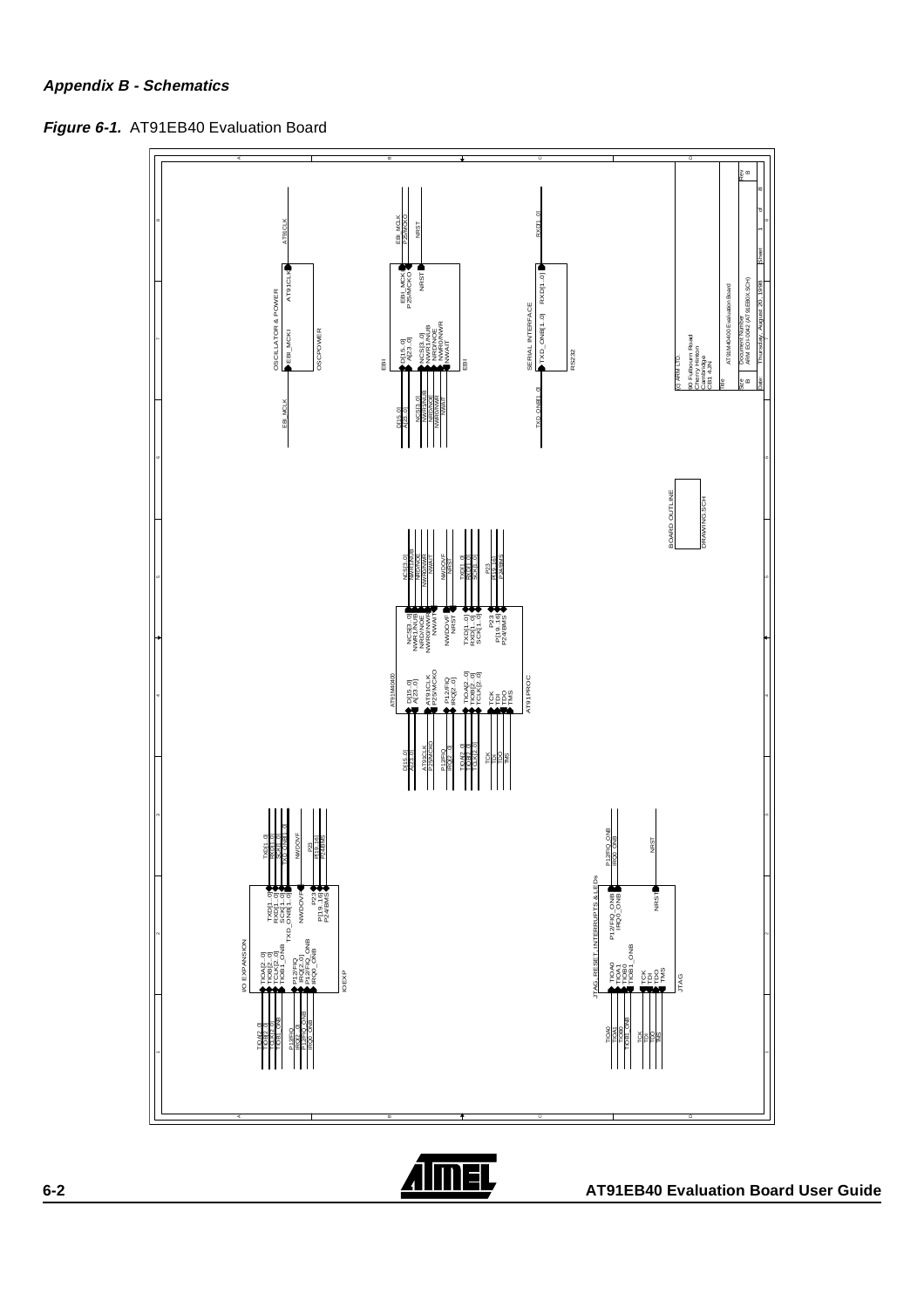<span id="page-20-0"></span>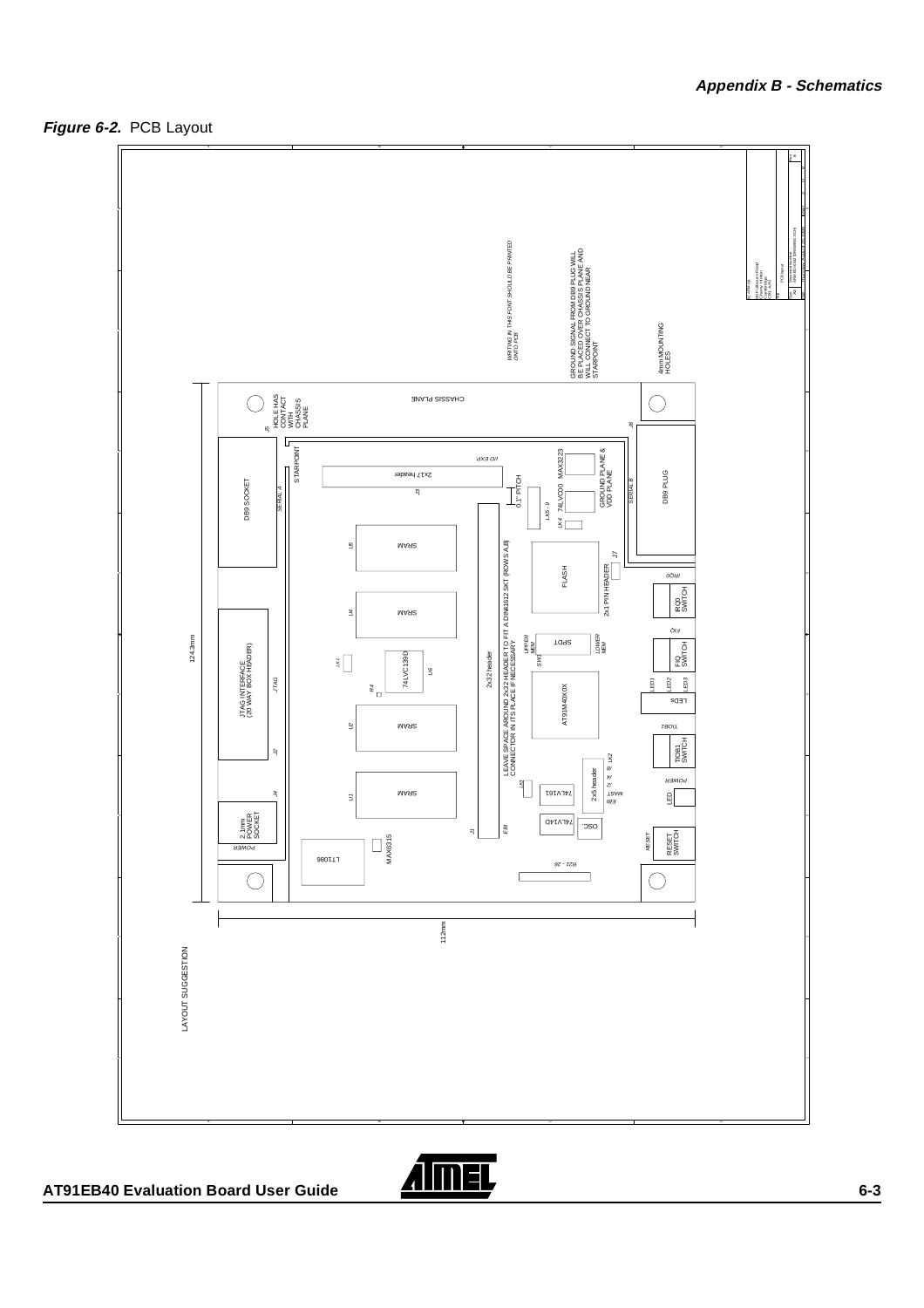## <span id="page-21-0"></span>**Figure 6-3.** External Bus Interface



**6-4 AT91EB40 Evaluation Board User Guide**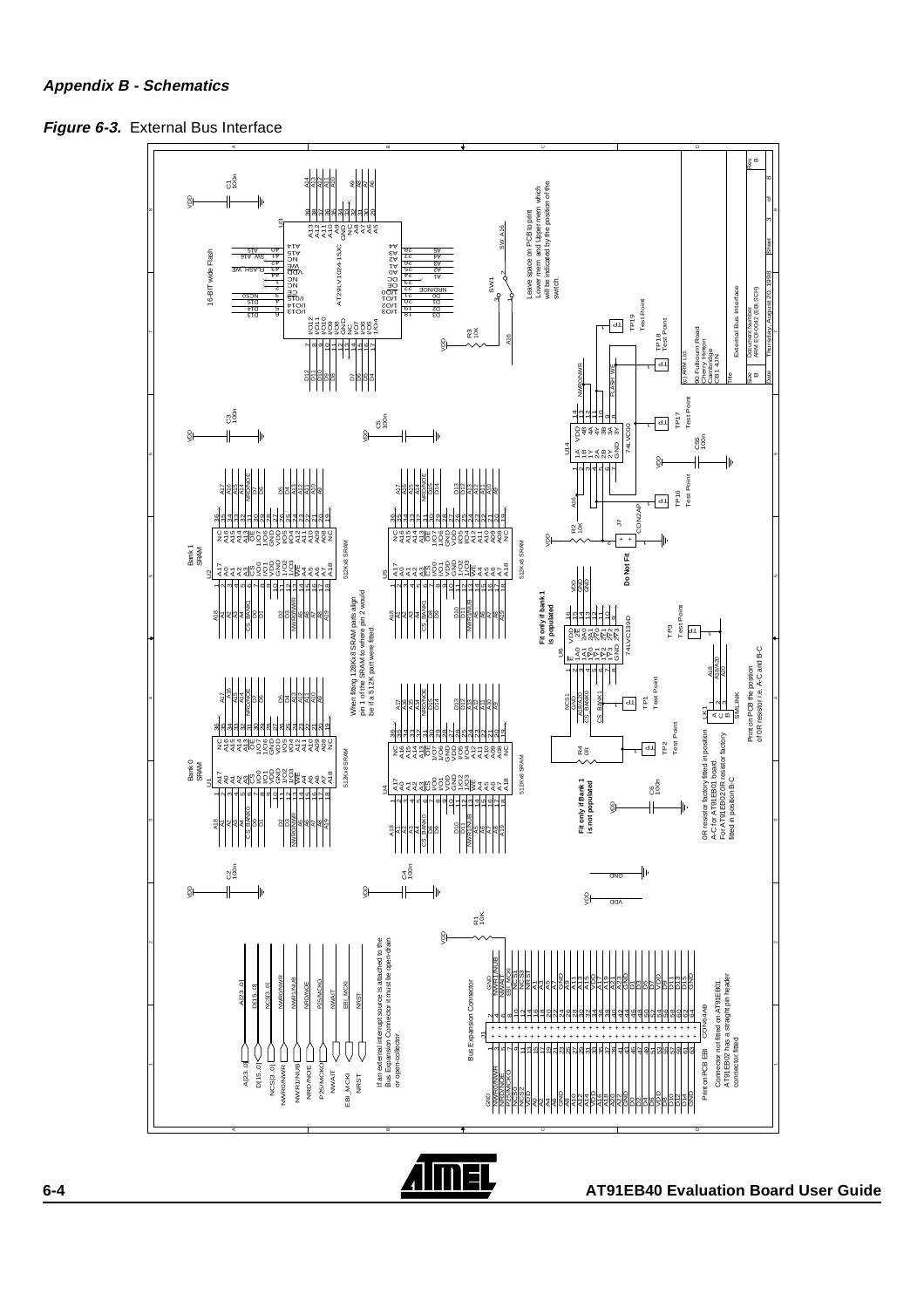

<span id="page-22-0"></span>**Figure 6-4.** JTAG Interface, Reset, Interrupts and LEDs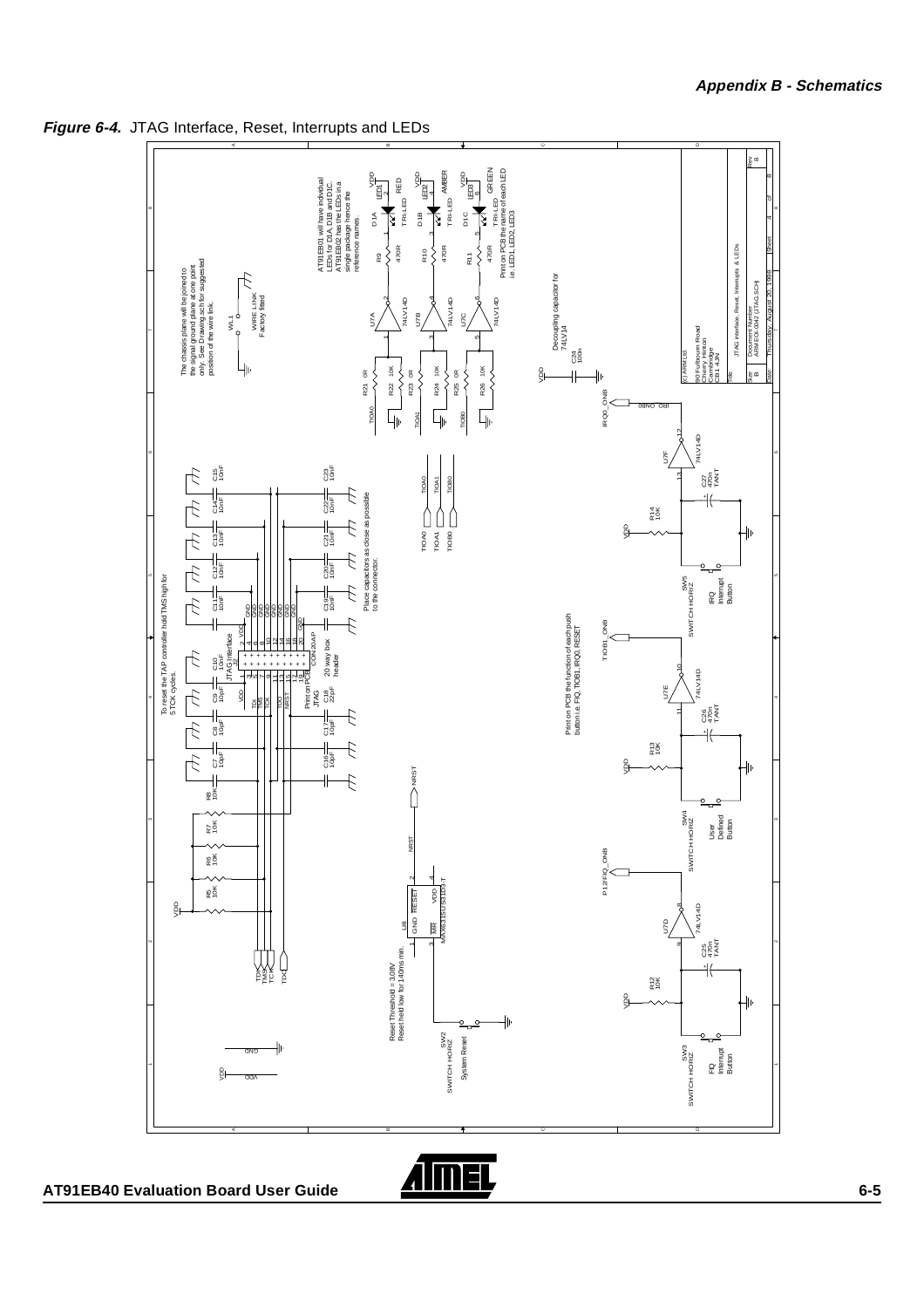## <span id="page-23-0"></span>**Figure 6-5.** I/O Expansion

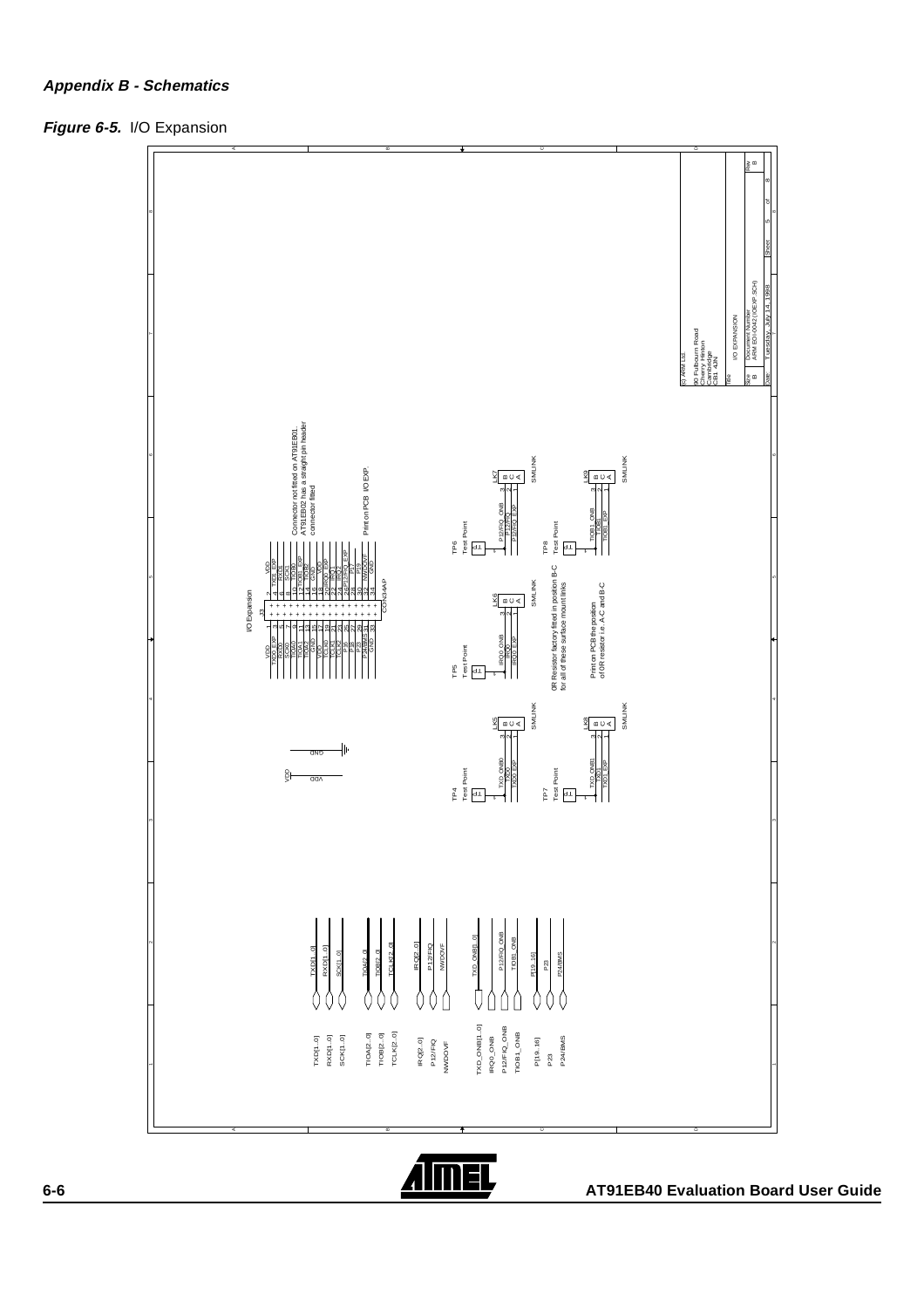

<span id="page-24-0"></span>**Figure 6-6.** Power, Crystal Oscillator and Clock Distribution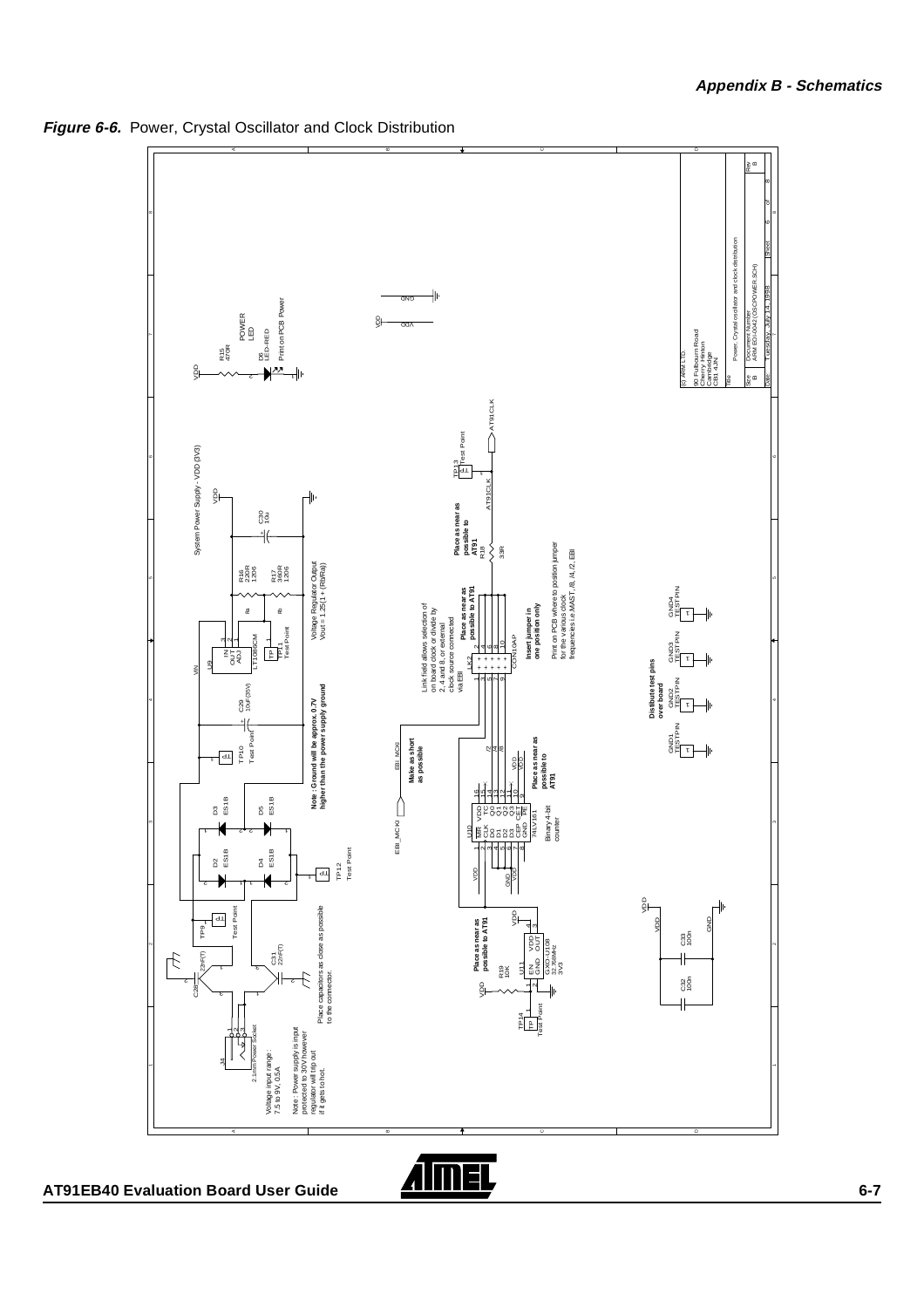<span id="page-25-0"></span>

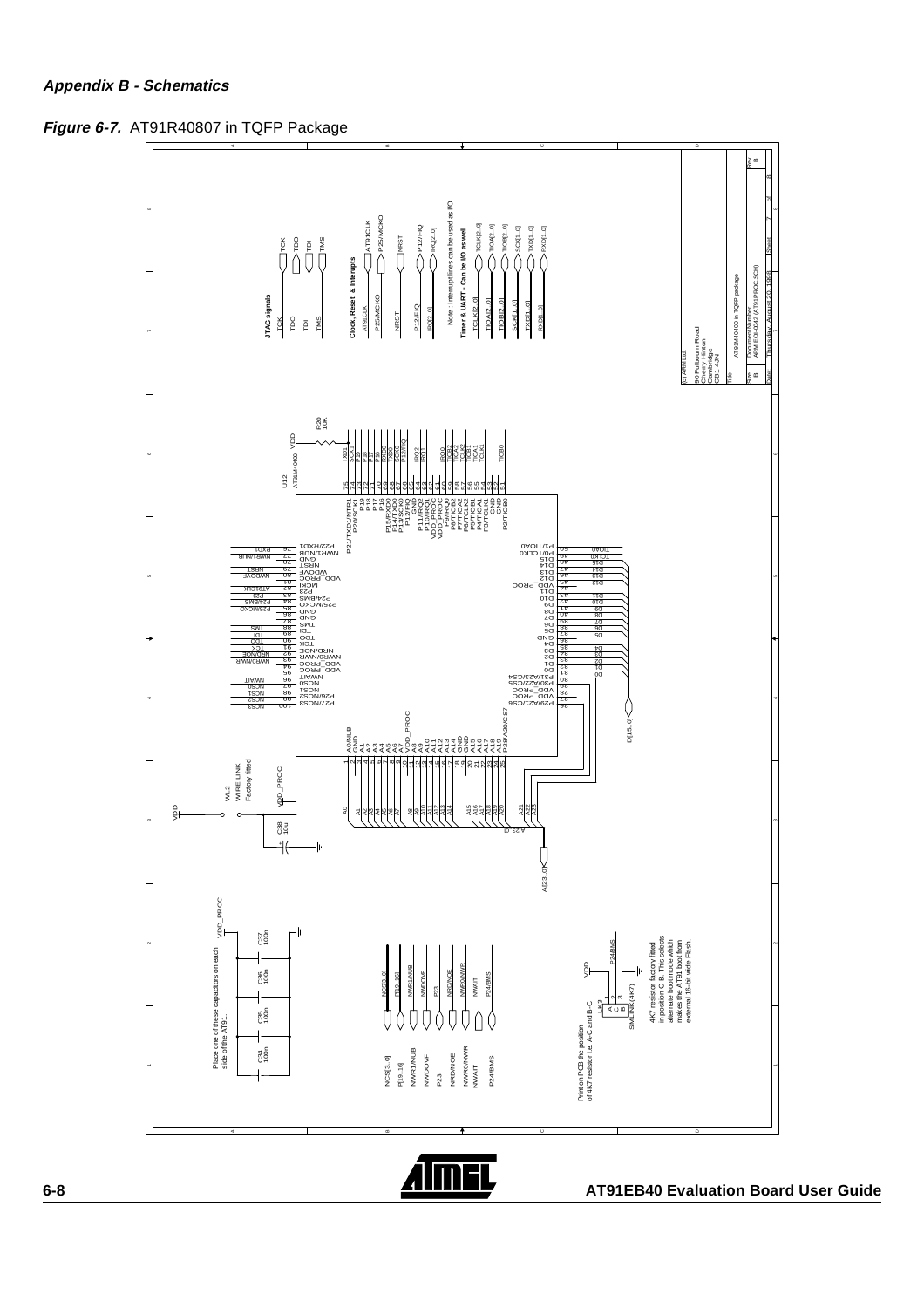<span id="page-26-0"></span>